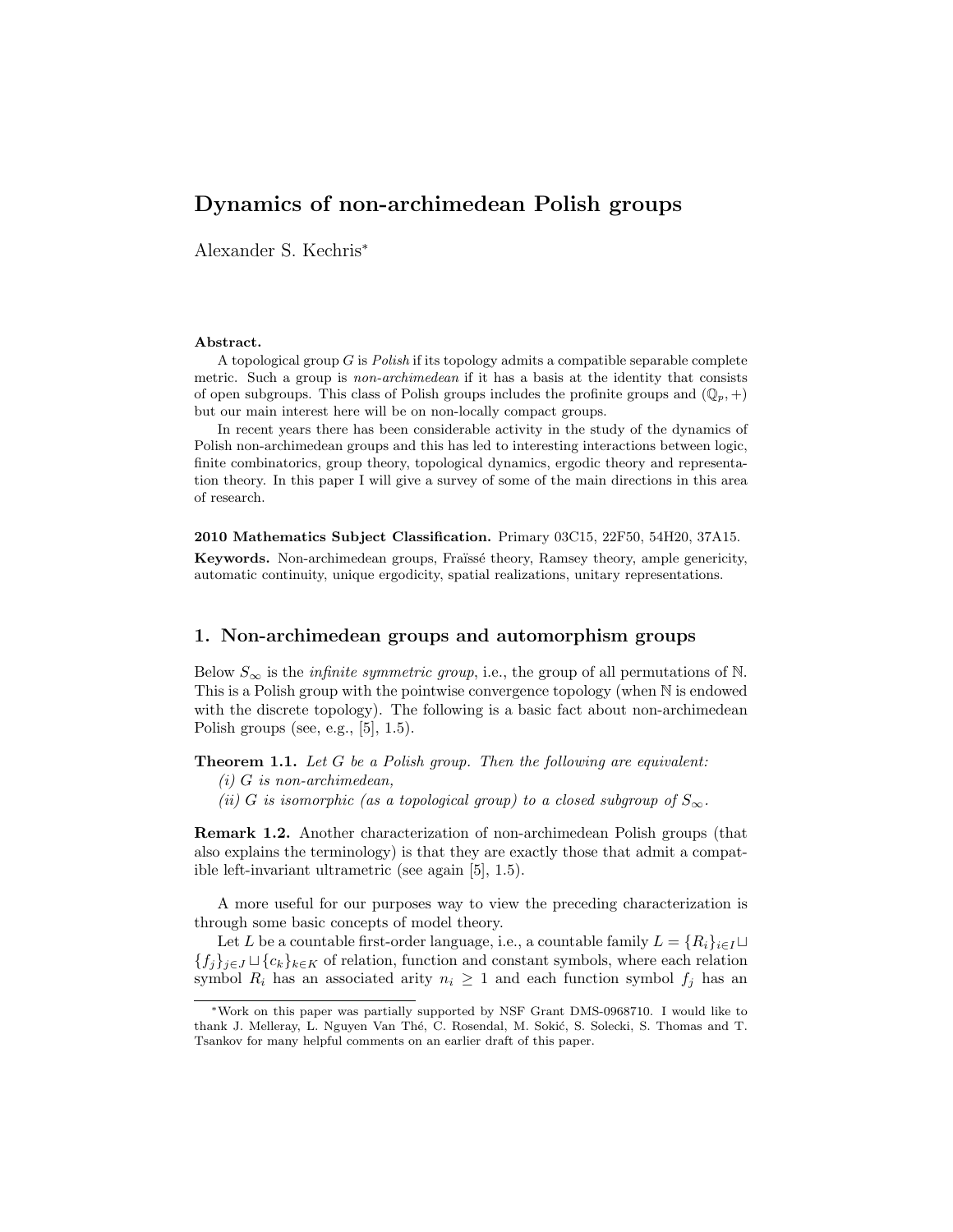associated arity  $m_j \geq 1$ . A *structure* for L has the form

$$
\mathbf{A} = \langle A, \{R_i^{\mathbf{A}}\}_{i \in I}, \{f_j^{\mathbf{A}}\}_{j \in J}, \{c_k^{\mathbf{A}}\}_{k \in K} \rangle
$$

where  $R_i^{\mathbf{A}} \subseteq A^{n_i}, f_j^{\mathbf{A}}: A^{m_j} \to A, c_k^{\mathbf{A}} \in A$ . We call A the universe of the structure **A** and we say that  $\vec{A}$  is *countable* (resp., *finite*) if  $\vec{A}$  is countable (resp. finite). We put  $|A| = |A|$  = cardinality of A.

For such a structure  $\mathbf{A}$ , we let  $\text{Aut}(\mathbf{A})$  be its automorphism group. When  $\mathbf{A}$ is countable, this is again a Polish group with the pointwise convergence topology (A being discrete) and clearly it is isomorphic to a closed subgroup of  $S_{\infty}$ . Conversely if  $G \leq S_{\infty}$  is a closed subgroup, we associate with it its so-called *canonical* structure,  $A_G = \langle \mathbb{N}, \{R_i^{A_G}\}_{i \in I} \rangle$ , which is defined as follows:

Consider G acting on each  $\mathbb{N}^n$   $(n \geq 1)$  coordinatewise and let  $I_n^G$  be the set of orbits. Let  $I = \bigsqcup_{n \geq 1} I_n^G$  and for  $i \in I_n^G$ , let  $R_{G,i}$  be a relation symbol of arity n. Let  $L = \{R_{G,i}\}_{i \in I}$ . Then  $R_i^{\mathbf{A}_G} = i \subseteq \mathbb{N}^n$  for  $i \in I_n^G$ .

It is easy to see that  $G = Aut(\mathbf{A}_G)$ , so we have the following characterization.

**Theorem 1.3.** Let  $G$  be a Polish group. Then the following are equivalent:

 $(ii)$  G is isomorphic to the automorphism group of a countable structure.

### 2. Fraïssé theory

The canonical structure  $A_G$  associated to a closed subgroup  $G \leq S_{\infty}$  has an important symmetry property, called ultrahomogeneity.

Given a structure  $\boldsymbol{A}$  in a language  $L$  a *substructure*  $\boldsymbol{B}$  of  $\boldsymbol{A}$ , in symbols  $\mathbf{B} \subseteq \mathbf{A}$ , is any structure of the form  $\mathbf{B} = \langle B, \{R_i^{\mathbf{B}}\}_{i \in I}, \{f_j^{\mathbf{B}}\}_{j \in J}, \{c_k^{\mathbf{B}}\}_{k \in K} \rangle$ , where  $B \subseteq A, B$  contains all  $c_k^A, k \in K$ , and is closed under all  $f_j^A, j \in J$ , and  $R_i^{\pmb{B}} = R_i^{\pmb{A}} \cap B^{n_i}, f_j^{\pmb{B}} = f_j^{\pmb{A}} | B^{m_j}, c_k^{\pmb{B}} = c_k^{\pmb{A}}.$  A partial isomorphism of  $\pmb{A}$  is an isomorphism  $\pi: B \to C$ , where  $B, C \subseteq A$ . The structure A is called *ultrahomo*geneous if any isomorphism between finite substructures of A can be extended to an automorphism of A. Typical ultrahomogeneous structures include the rational order, the random graph, the countable atomless Boolean algebra, the countably infinite-dimensional vector space over a finite field, etc.

It is now easy to check that  $A_G$  is ultrahomogeneous, so we have the following sharper version of 1.3.

**Theorem 2.1.** Let  $G$  be a Polish group. Then the following are equivalent:

 $(i)$  G is non-archimedean,

(ii) G is isomorphic to the automorphism group of a countable ultrahomogeneous structure.

Fraïssé theory provides an analysis of countable ultrahomogeneous structures in terms of their finite substructures, which is the key to many interesting connections between the study of the dynamics of automorphism groups and logic, finite combinatorics and other areas.

 $(i)$  G is non-archimedean,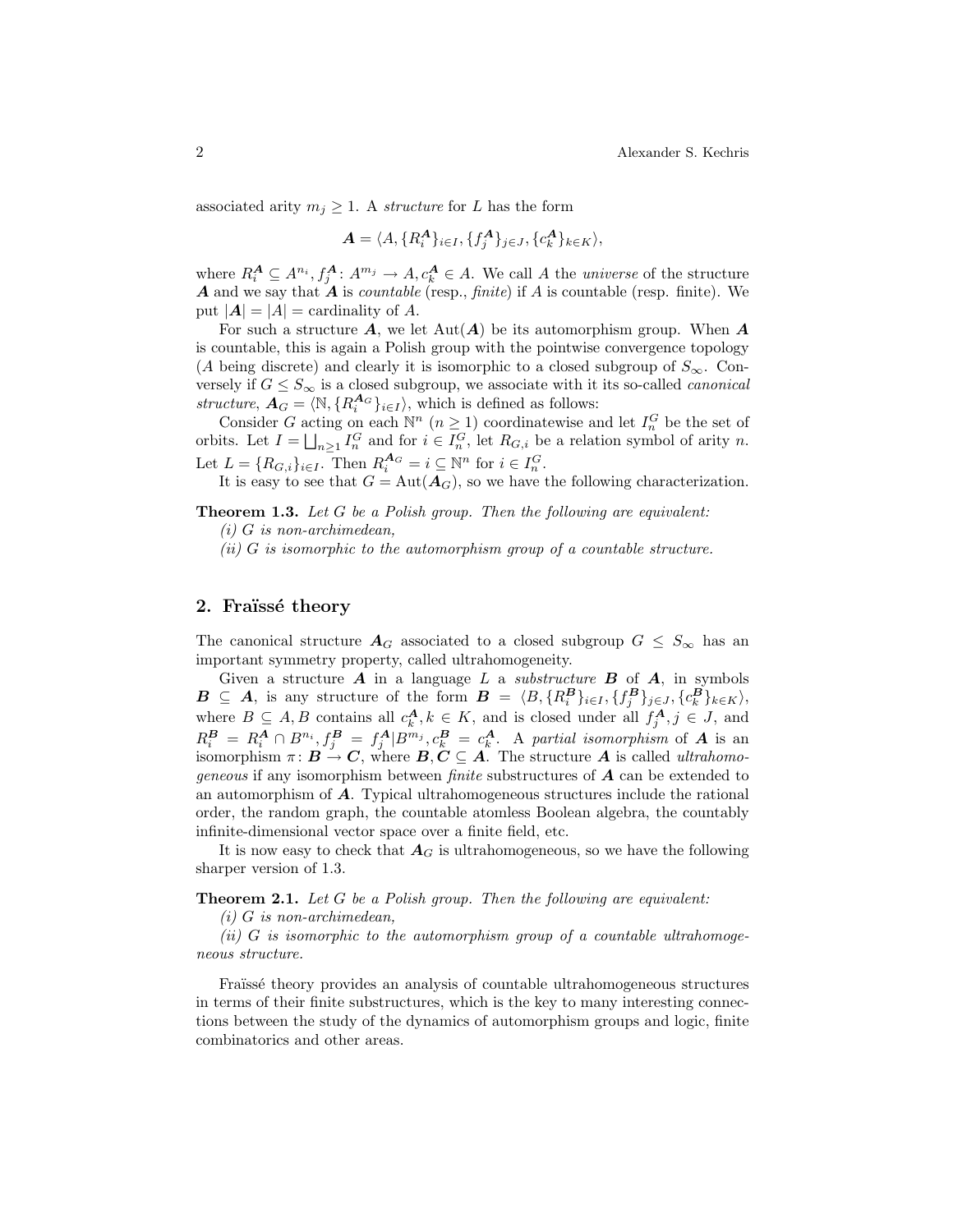A countable structure  $K$  is a Fraüssé structure if it is infinite, locally finite (i.e., finitely generated substructures are finite) and ultrahomogeneous. As usual we say that a substructure  $\boldsymbol{A}$  of a structure  $\boldsymbol{B}$  is *finitely generated* if there is a finite set  $X \subseteq A$  such that **A** is the smallest substructure of **B** with  $X \subseteq A$ . If there are only finitely many constant symbols and no function symbols in the language of  $K$ , then local finiteness is automatically satisfied, so the canonical structures  $A_G$  introduced earlier are Fraïssé structures. Thus, up to isomorphism, the Polish non-archimedean groups are exactly the automorphism groups of Fraüssé structures. Moreover the examples of ultrahomogeneous structures mentioned earlier are Fraïssé structures.

Given a structure  $\mathbf{A}$ , let  $\text{Age}(\mathbf{A})$  be the class of all finite structures  $\mathbf{B}$  that can be embedded into A, i.e.,  $Age(A) = {B : B}$  finite,  $B \leq A$ , where  $B \leq A$ , i.e., **B** can be embedded into **A**, means that **B** is isomorphic to a substructure of **A**. Such an isomorphism is called an *embedding* of  $\bf{B}$  into  $\bf{A}$ .

When K is a Fraïssé structure, the class  $\mathcal{K} = \text{Age}(\mathbf{K})$  of finite structures has the following properties:

(i) Hereditary Property (HP): If  $A \in \mathcal{K}$  and  $B \leq A$ , then  $B \in \mathcal{K}$ .

(ii) Joint Embedding Property (JEP): If  $A, B \in \mathcal{K}$ , there is  $C \in \mathcal{K}$  with  $A \leq$  $C, B \leq C.$ 

(iii) Amalgamation Property (AP): If  $A, B, C \in \mathcal{K}$  and  $f: A \rightarrow B, g: A \rightarrow C$ are embeddings, then there is  $D \in \mathcal{K}$  and embeddings  $r : B \to D$ ,  $s : C \to D$  with  $r \circ f = s \circ q$ .

(iv)  $K$  is countable up to isomorphism, i.e., there are only countably many isomorphism types in  $K$ .

 $(v)$  K is unbounded, i.e., contains structures of arbitrarily large finite cardinality.

Any class K of finite structures (in the same language L) satisfying (i)-(v) is called a Fraïssé class. Thus when K is a Fraïssé structure,  $Age(K)$  is a Fraïssé class. The key result of the Fraïssé theory is the converse. Fraïssé showed that one can associate to each Fraïssé class  $K$  a canonical Fraïssé structure K called its Fraüssé limit,  $\mathbf{K} = \text{Elim}(\mathcal{K})$ , which is the unique Fraüssé structure whose age is equal to K. Therefore one has a canonical one-to-one correspondence  $\mathcal{K} \mapsto \text{Flim}(\mathcal{K})$ between Fraïssé classes and Fraïssé structures, whose inverse is  $K \mapsto \text{Age}(K)$ . This establishes an important duality theory between Fraïssé classes and Fraïssé structures. Here are some examples of this correspondence:

(i) The Fraüssé limit of the class of finite graphs is the random graph.

(ii) The Fraüsse limit of the class of finite linear orderings is the rational order.

(iii) The Fraüssé limit of the class of finite-dimensional vector spaces over a finite field is the countably infinite-dimensional vector space over that field.

 $(iv)$  The Fraüssé limit of the class of finite Boolean algebras is the countable atomless Boolean algebra.

 $(v)$  The Fraïssé limit of the class of finite metric spaces with rational distances is the *rational* Urysohn space  $\mathbb{U}_0$ . (The completion of this space is the Urysohn space  $\mathbb{U}$  – see, e.g., [30].)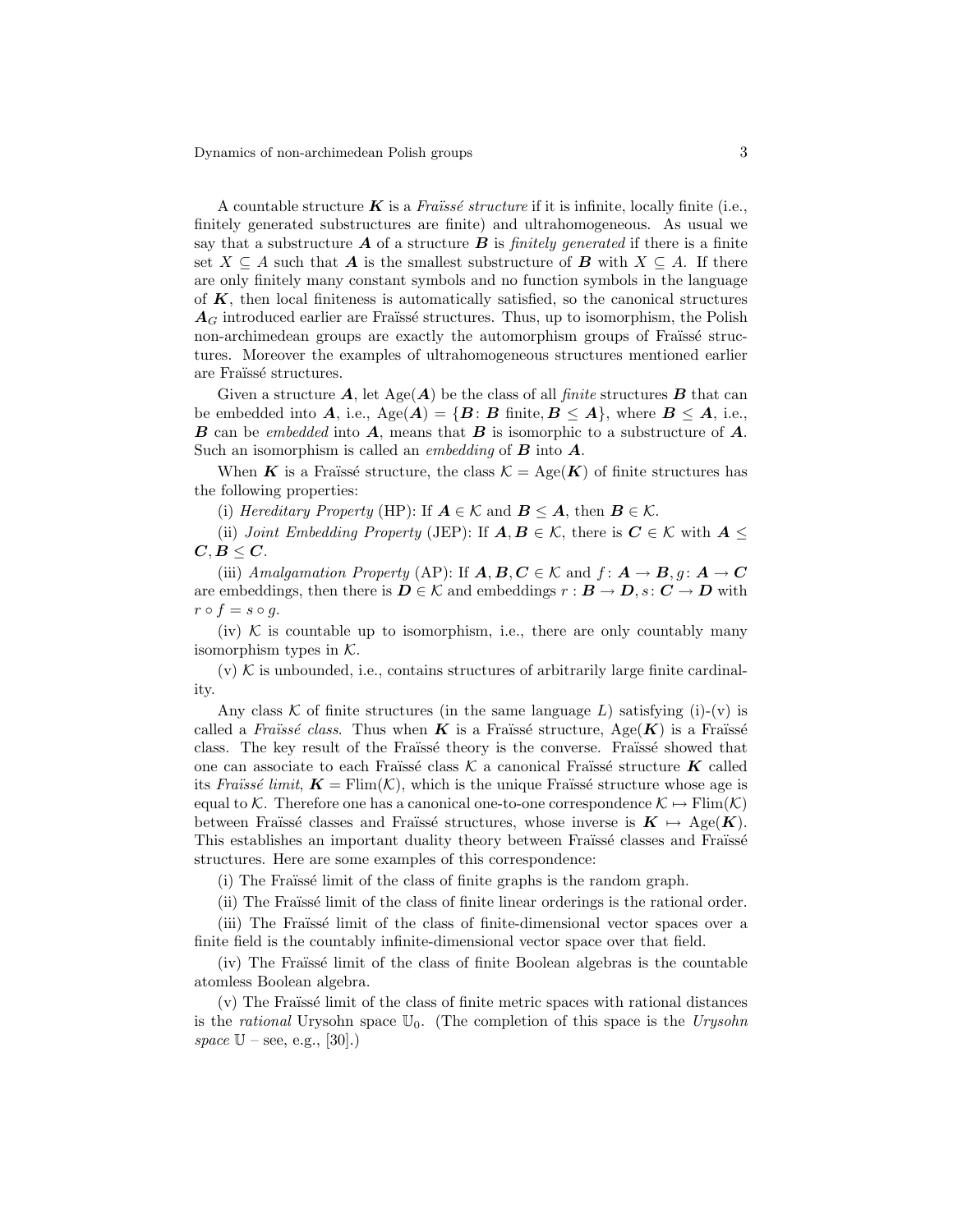### 3. The main directions

In the dynamics of non-archimedean groups, we will concentrate in this paper in three main directions:

- A) Topological dynamics, which will be subdivided into two main topics:
	- I) Universal minimal flows, extreme amenability and structural Ramsey theory.
	- II) Generic symmetries and automatic continuity phenomena.
- B) Ergodic theory, which will be subdivided into two main topics:
	- I) Unique ergodicity phenomena.
	- II) Spatial realizations.
- C) Unitary representations.

# 4. Topological dynamics, I: Universal minimal flows, extreme amenability and structural Ramsey theory

A) We will start by reviewing some standard concepts of topological dynamics.

Let G be a (Hausdorff) topological group. A  $G$ -flow is a continuous action of G on a (Hausdorff, nonempty) compact space X. A subflow of X is a (nonempty) compact invariant set with the restriction of the action. A flow is minimal if it has no proper subflows or equivalently every orbit is dense. It is easy to see (by an application of Zorn's Lemma) that every G-flow contains a minimal subflow.

A homomorphism between two G-flows  $X, Y$  is a continuous G-map  $\pi$ :  $X \to Y$  (i.e.,  $\pi(q \cdot x) = q \cdot \pi(x), \forall q \in G, x \in X$ ). Note that if Y is minimal  $\pi$  must be a surjection. Finally an *isomorphism* between  $X, Y$  is a bijective homomorphism.

The following is a classical result in topological dynamics (see, e.g., [30], Section 1).

**Theorem 4.1.** For any topological group G, there is a minimal  $G$ -flow,  $M(G)$ , with the following property: For any minimal  $G$ -flow  $X$ , there is a homomorphism  $\pi \colon M(G) \to X$ . Moreover,  $M(G)$  is the unique, up to isomorphism, minimal G-flow with this property.

The flow  $M(G)$  is called the *universal minimal flow* of G. If G is compact,  $M(G) = G$ , with the left translation action. However, if G is locally compact but not compact,  $M(G)$  is extremely complicated, e.g., it is not metrizable (see [30], Appendix 2). For example, when G is discrete, for instance,  $G = \mathbb{Z}, M(G)$  is a "big" space of ultrafilters on G. However, it is a remarkable phenomenon that for groups G that are not locally compact,  $M(G)$  can even trivialize, i.e., be a singleton.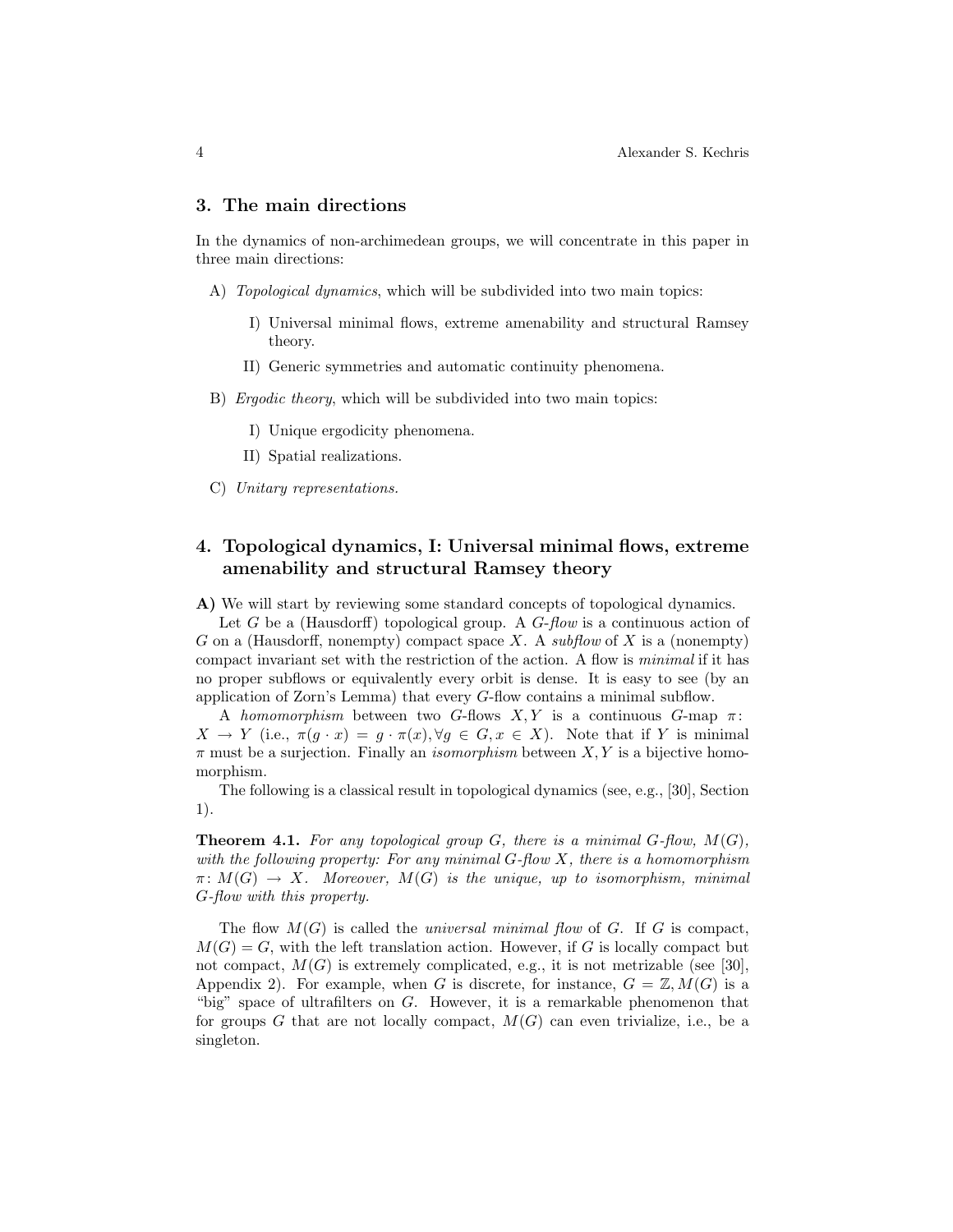This leads to two general problems in topological dynamics:

(i) When is  $M(G)$  trivial?

(ii) Even if  $M(G)$  is not trivial, when can one explicitly determine  $M(G)$  and show that it is metrizable?

These problems have been extensively studied in the last thirty years or so. Let us first give the following definition.

**Definition 4.2.** A topological group  $G$  is called extremely amenable if its universal minimal flow  $M(G)$  is trivial.

This is equivalent to saying that G has an extremely strong fixed point property: Every G-flow has a fixed point. For that reason, sometimes extremely amenable groups are also said to have the fixed point on compacta property. Note also that this condition is a significant strengthening of the concept of *amenability*, which asserts that every G-flow admits an invariant probability Borel measure.

Mitchell [41] raised the question of the existence of (non-trivial) extremely amenable groups and Granirer-Lau [21] and Veech [63] showed that no (non-trivial) locally compact group can be extremely amenable. The first examples of extremely amenable groups were produced by Herer-Christensen [23], who showed that there are Polish abelian groups with no non-trivial unitary representations, sometimes called exotic groups. Such groups are extremely amenable. The first natural example of an extremely amenable group was produced by Gromov-Milman [22], who showed that the unitary group of the infinite-dimensional separable Hilbert space has this property. This proof used methods of asymptotic geometric analysis related to the phenomenon of concentration of measure that we will not discuss in this paper. By such methods, other important examples were discovered later:

(i) Furstenberg-Weiss (unpublished), Glasner [14]: The group  $L(X, \mu, \mathbb{T})$  of all measurable maps from a standard measure space  $(X, \mu)$  into  $\mathbb{T}$ ,

(ii) Pestov [50]: The isometry group  $Iso(U)$  of the Urysohn space U,

(iii) Giordano-Pestov [13]: The automorphism group,  $Aut(X, \mu)$ , of a standard measure space  $(X, \mu)$ .

Pestov [49] also produced another example, namely  $Aut(\langle \mathbb{Q}, \langle \rangle)$ . However his proof did not use concentration of measure techniques but rather finite combinatorics, more specifically the classical Ramsey theorem. From this it also follows that the group  $H_+([0,1])$  of increasing homeomorphisms of [0,1] is also extremely amenable.

We will next discuss the study of extreme amenability and the calculation of universal minimal flows for non-archimedean Polish groups represented as automorphism groups of Fraïssé structures  $K$ . This was undertaken in the paper Kechris-Pestov-Todorcevic [30]. The main outcome of this study is the development of a duality theory which shows that there is an "equivalence" between the structure of the universal minimal flow of  $Aut(K)$  and the Ramsey theory of the class of finite structures  $\mathcal{K} = \text{Age}(\mathbf{K})$ .

B) We will review first some basic concepts in an area of finite combinatorics known as structural Ramsey theory.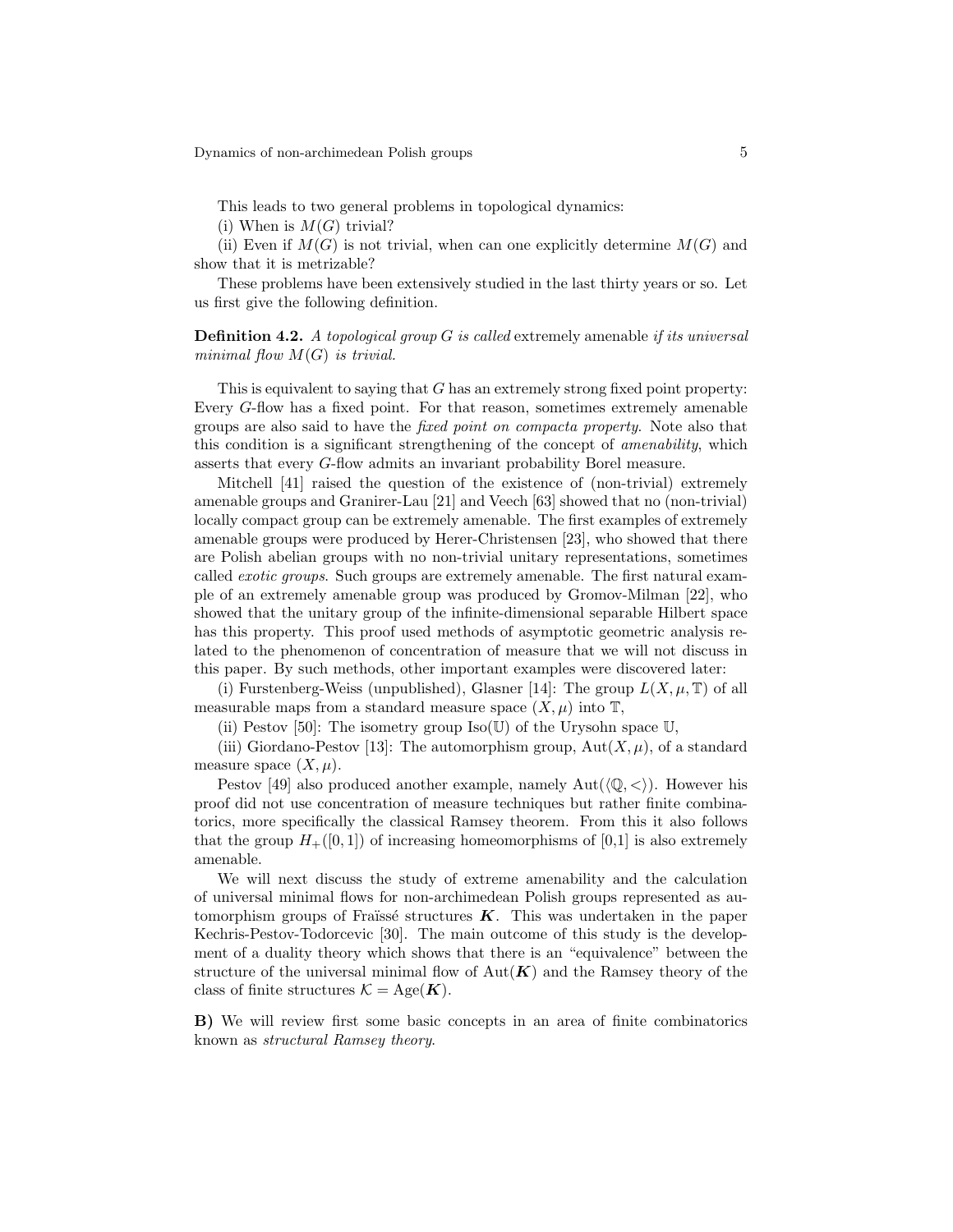For natural numbers  $N \ge m \ge k \ge 1, r \ge 1$ , the notation  $N \to (m)_r^k$ means that for every coloring (map)  $c: [N]^k \to \{1, ..., r\}$ , where  $[N]^k = \{A \subseteq$  $\{1, \ldots N\}$ :  $|A| = k\}$ , there is a subset  $X \subseteq \{1, \ldots, N\}$  with  $|X| = m$  which is monochromatic, i.e., c is constant on  $[X]^k = \{A \subseteq X : |A| = k\}$ . The classical Ramsey theorem is the assertion that given  $m \ge k \ge 1, r \ge 1$  there is large enough  $N \geq m$  such that  $N \to (m)_r^k$ . Notice that this can be also equivalently stated in terms of finite linear orderings. Given finite linear orderings  $K \leq M$  and  $r \geq 1$ , there is a linear ordering  $N \geq M$  such that if we color all suborderings of N isomorphic to K with r colors, there is a monochromatic copy of M in N, i.e., an isomorphic to M subordering of N so that all its suborderings isomorphic to K have the same color.

Structural Ramsey theory is a vast extension of the classical Ramsey Theorem to classes of finite structures. It was developed primarily in the 1970's by Graham, Leeb, Rothschild, Nešetřil-Rödl, Prömel, Voigt, Abramson-Harrington and others (see, e.g., Nešetřil  $[43]$  or  $[30]$  for some references).

Let K be a class of finite structures in a language L. For  $A \leq B$  in K let

$$
\binom{B}{A} = \{A' \subseteq B \colon A' \cong A\}
$$

be the set of isomorphic copies of A contained in B. For  $A \leq B \leq C$  in K and  $r > 1$ , let

$$
\boldsymbol{C}\to (\boldsymbol{B})^{\boldsymbol{A}}_r
$$

mean that for any coloring  $c: \begin{pmatrix} C \\ A \end{pmatrix}$ A  $\Big\} \rightarrow \{1,\ldots,r\},\$  there is  $B' \in \left\{ \begin{matrix} C \\ D \end{matrix} \right\}$ B such that c is constant on  $\begin{pmatrix} B' \\ A \end{pmatrix}$ A ). We say that K has the Ramsey Property (RP) if for any

 $A \leq B$  in K and  $r \geq 1$ , there is  $C \geq B$  in K with  $C \to (B)^{A}_{r}$ .

Among the many examples of classes with the RP that are now known (see the above references), we can mention the following:

(i) finite linear orderings (Ramsey),

(ii) finite Boolean algebras (Graham-Rothschild [20]),

(iii) finite-dimensional vector spaces over a given finite field (Graham-Leeb-Rothschild [19],

- $(iv)$  finite ordered graphs (Nešetřil-Rödl [45]
- (v) finite ordered metric spaces (Nešetřil  $[44]$ ).

However the class of finite graphs and the class of finite metric spaces do not have the RP.

Now we can summarize in general terms the duality theory alluded to earlier. Let K be a Fraïssé class and  $\mathbf{K} = \text{Flim}(\mathcal{K})$  its Fraïssé limit. Then we have a "canonical" correspondence between: (i) the structure of the universal minimal flow of Aut $(K)$  and (ii) the Ramsey theory of K.

We will next discuss specific instances of this duality and some of their applications.

C) We will first consider the problem of characterizing the extremely amenable non-archimedean Polish groups. They are of the form  $G = Aut(K)$  for a Fraüsse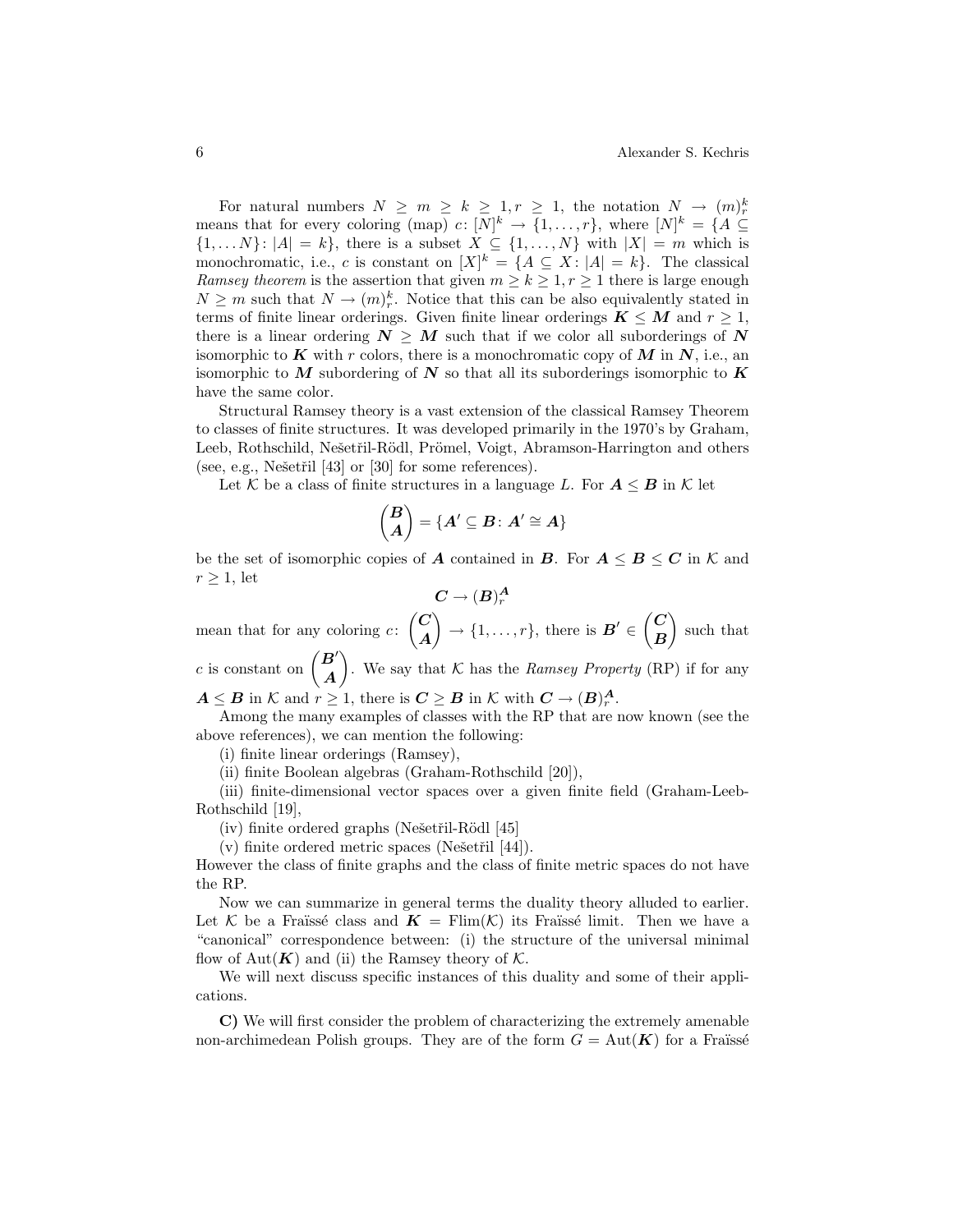structure  $K$ . Let  $LO(K)$  be the space of all linear orderings on the universe K of K. This is a compact subspace of  $2^{K^2}$  with the product topology and G acts continuously on it as follows: if  $\leq E$   $LO(K)$  and  $g \in G$ , then  $g \leq E$   $LO(K)$  is defined by  $x(g\prec)y \Leftrightarrow g^{-1}\cdot x < g^{-1}\cdot y$ . Thus, if G is extremely amenable, there is a fixed point  $\lt$  for this action, i.e., a linear ordering on K invariant under Aut $(K)$ . Thus  $Aut(K) = Aut(\langle K, \langle \rangle)$ , so we can assume to start with (by replacing K by  $\langle K, \langle \rangle$  that K is an *order Fraüssé structure*, i.e., K has the form  $K = \langle K, \langle \dots \rangle$ where  $\lt$  is a linear ordering on **K**. In this case  $\mathcal{K} = \text{Age}(\mathbf{K})$  is an order Fraüssé class, i.e., each  $A \in \mathcal{K}$  has the form  $A = \langle A, \langle \ldots \rangle$ , where  $\langle \langle \ldots \rangle$  is a linear ordering on  $A$ . Here are some examples of order Fraïssé classes:

- (i) finite linear orderings,
- (ii) finite ordered graphs,
- (iii) finite ordered metric spaces with rational distances,

(iv) (Thomas [58]) lexicographically ordered finite-dimensional vector spaces over a finite field (i.e., ordered vector spaces in which the order is induced lexicographically by an ordering of some basis),

(v) lexicographically ordered finite Boolean algebras (i.e., ordered Boolean algebras in which the ordering is induced lexicographically by an ordering of its atoms),

(vi) finite posets with linear extensions.

Thus we see that the extremely amenable non-archimedean groups are to be found among the  $Aut(K), K$  an order Fraüssé structure. But which ones? The answer is given by the following:

**Theorem 4.3** ([30]). Let K be an order Fraüssé class and  $\mathbf{K} = \text{Flim}(\mathcal{K})$  its Fraüssé limit. Then the following are equivalent:

- (i) Aut $(K)$  is extremely amenable,
- $(ii)$  K has the Ramsey Property.

Another formulation of this result which does not explicitly refer to ordered structures is the following, pointed out by Nguyen Van Thé  $[47]$ .

Let K be a Fraüssé class and  $\mathbf{K} = \text{Flim}(\mathcal{K})$ . Then the following are equivalent: (i)  $Aut(K)$  is extremely amenable,

(ii)  $K$  consists of rigid structures and has the Ramsey Property.

We will next mention some applications of this result.

I) Using the extensive results of the structural Ramsey theory and 4.3, one can now produce many new examples of interesting extremely amenable groups. These include the automorphism groups of the structures:  $\langle \mathbb{Q}, \langle \rangle$  (the result of Pestov mentioned earlier);  $\langle \mathbf{R}, \langle \rangle$ , where **R** is the random graph and  $\langle$  is a linear ordering so that  $\langle \mathbf{R}, \langle \rangle$  is the Fraüssé limit of the class of ordered finite graphs, i.e., the random ordered graph;  $\langle V_{\infty,F} , \langle \rangle$ , the countably infinite-dimensional vector space over a finite field  $F$  with the ordering induced by the Fraüssé limit of the lexicographically ordered finite-dimensional vector spaces;  $\langle B_{\infty}, \langle \rangle$ , the countable atomless Boolean algebra with the appropriate linear ordering as before;  $\langle U_0, \langle \rangle$ , the rational Urysohn space with the linear ordering induced by the Fraissé limit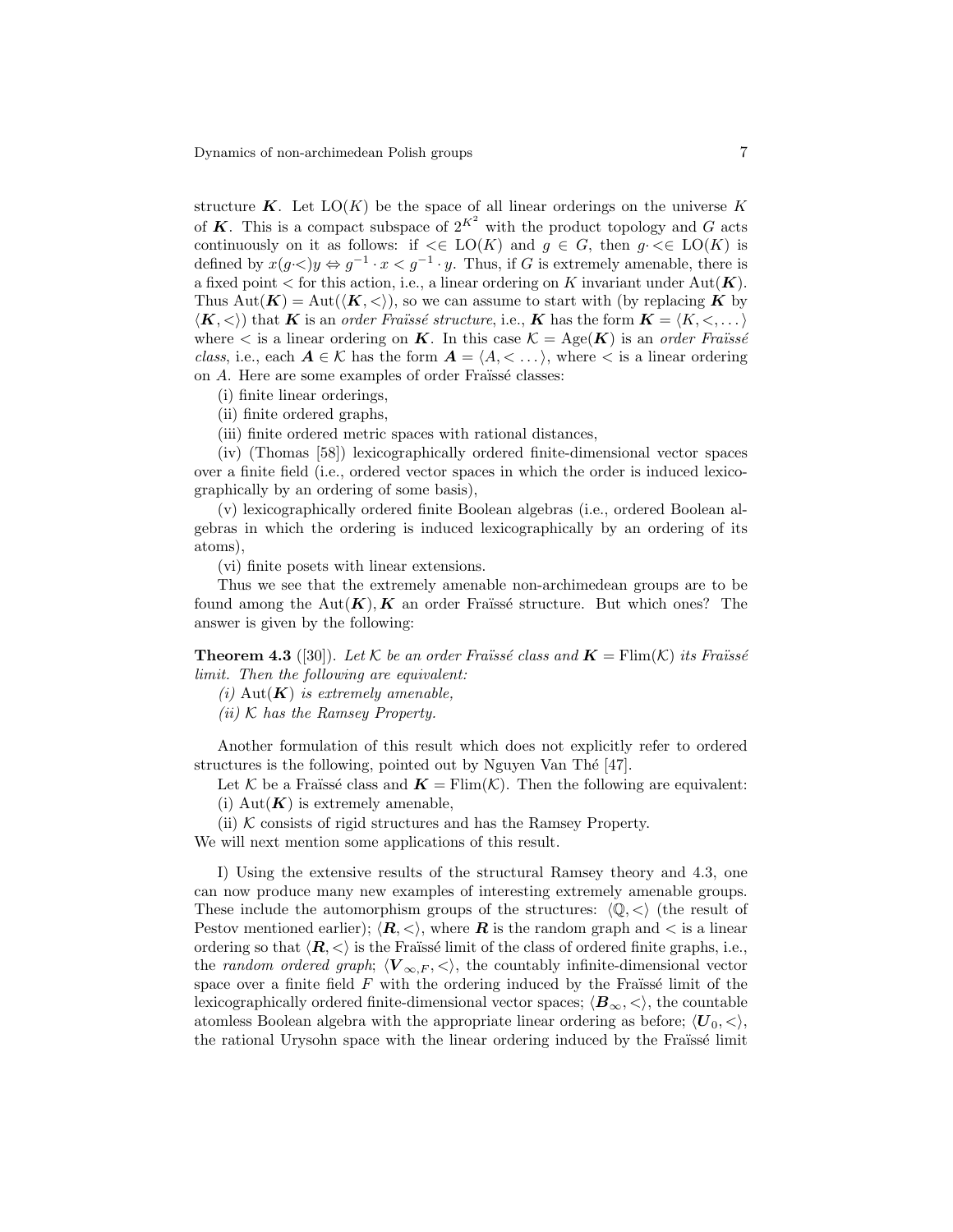of the linearly ordered finite metric spaces with rational distances, etc. References for these and many other examples can be found, for example, in [30], [46].

II) Although 4.3 is about non-archimedean groups, it can be applied to prove extreme amenability for other important Polish groups via dense homomorphisms. This is based on the following simple observation: Let  $G, H$  be Polish groups and let  $\pi: G \to H$  be a continuous homomorphism with  $\pi(G)$  dense in H. If G is extremely amenable, so is  $H$ . There are now situations under which automorphism groups Aut( $\mathbf{K}$ ) of Fraüssé structures  $\mathbf{K}$  can be mapped homomorphically and densely in the above sense to other Polish groups  $H$ , which are far from non-archimedean. Then one can reduce the proof of extreme amenability of H to that of Aut $(K)$ . This has been used, for example, in [30] to give a new proof of the extreme amenability of  $\text{Iso}(\mathbb{U})$  via finite combinatorics, as opposed to the original proof of Pestov that used analytical techniques. The point is that one can embed densely  $Aut(\mathbb{U}_0, \langle \rangle),$ where  $\langle \mathbb{U}_0, \langle \rangle$  is as in the example in I) before, into Iso(U) and then quote the extreme amenability of Aut( $\langle \mathbb{U}_0, \langle \rangle$ ), which is based on 4.3 and Nešetřil's result that finite ordered metric spaces have the Ramsey Property. Incidentally, it was this approach that led the authors of [30] to conjecture this Ramsey theorem, which was then proved by Nešetřil. It thus provides an example of an indirect use of these ideas in the discovery of new classes with the Ramsey Property.

III) Recently Bodirsky-Pinsker-Tsankov [9] used 4.3 to prove the following result, which they then applied to solve decision problems concerning definability in ultrahomogeneous structures. Another more direct proof was later found by Sokić.

**Theorem 4.4** (Bodirsky-Pinsker-Tsankov [9]). Let  $K$  be an order Fraüssé structure, in a language L, whose age satisfies the RP. Let  $n \geq 1$  and let  $L_n =$  $L \cup \{c_1, \ldots, c_n\}$ , where  $c_1, \ldots, c_n$  are constant symbols. Let  $a_1, \ldots, a_n$  be in K and let  $\mathbf{K}(\bar{a}) = \langle \mathbf{K}, a_1, \ldots, a_n \rangle$  be the Fraüssé structure, in the language  $L_n$ , in which  $c_i^{K(\bar{a})} = a_i$ , for  $1 \leq i \leq n$ . Then the age of  $K(\bar{a})$  also satisfies the RP.

See also the survey paper Bodirsky-Pinsker [8] for other consequences of 4.3. In particular the authors point out (see  $[8]$ , Corollary 45) that given order Fraüssé classes  $K, K'$  in, e.g., a finite relational (i.e., one with no function symbols) language, for which their Fraïsse limits are bi-interpretable (in the sense of Ahlbrandt-Ziegler [1]) K has the RP iff K' has the RP. They discuss examples of how this fact can be used to deduce the RP for new classes and they also discuss its relevance to constraint satisfaction.

IV) Recall that a structure K is  $\aleph_0$ -categorical if all countable infinite models of the first-order theory of  $\boldsymbol{K}$  are isomorphic. This will be the case, for example, if  $K$  is a Fraüssé structure in a finite relational language. We now have:

**Theorem 4.5.** Let  $K$  be an  $\aleph_0$ -categorical Fraüssé structure. Then  $K$  can be expanded to a Fraüssé structure  $\mathbf{K}' = \langle \mathbf{K}, R_i \rangle_{i \in \mathbb{N}}$ , with non-trivial automorphism group, by adding countably many relations, so that  $Age(K')$  has the Ramsey Property.

Bodirsky, Pinsker and Tsankov raised the very interesting question of whether this can be done using an expansion by only finitely many relations.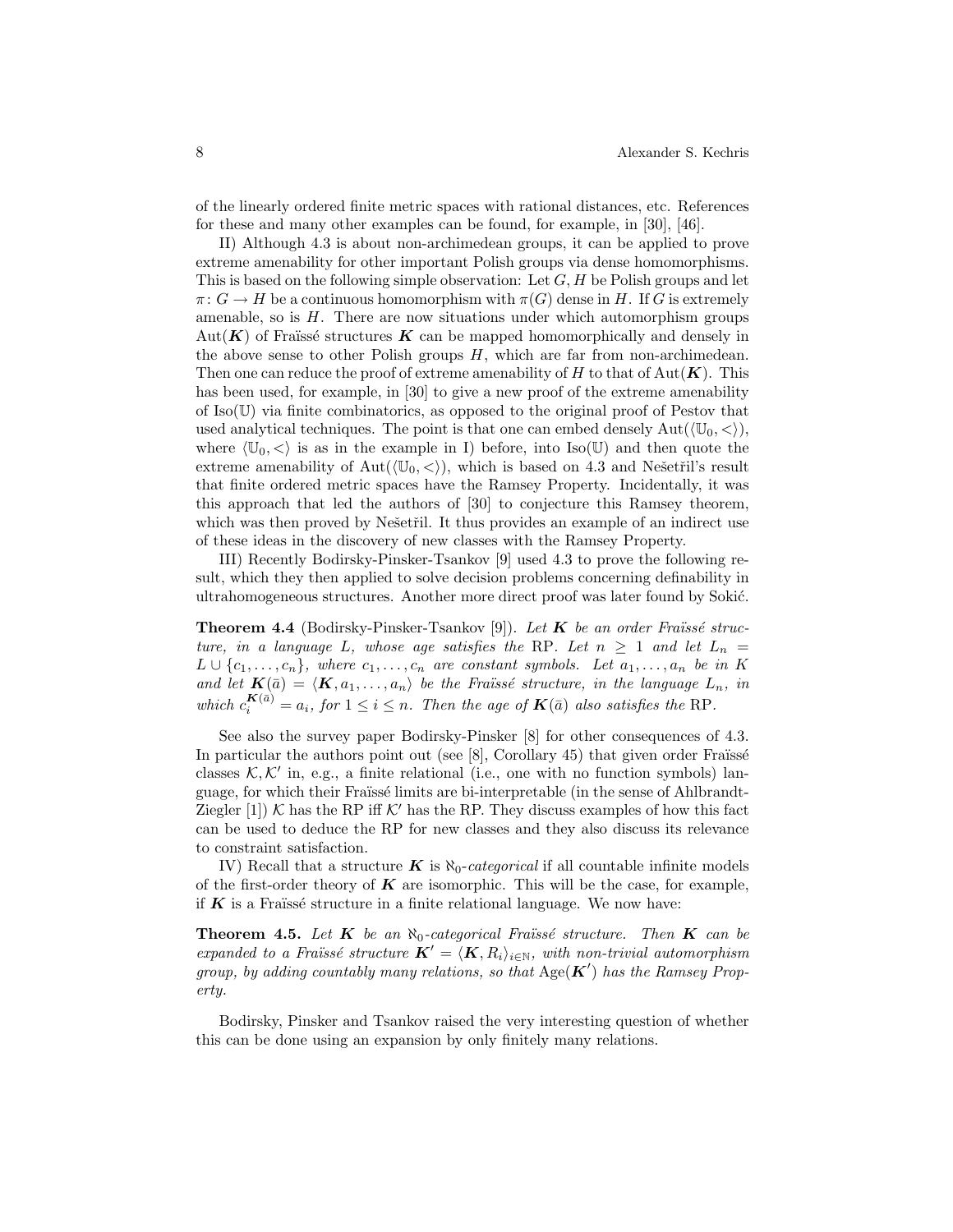D) We next discuss the effect of the duality theory to the problem of determining universal minimal flows.

Given a language L, consider the language  $L^* = L \cup \{ \leq \}$  obtained by adding a binary relation  $\lt$  to L. Any structure  $A^*$  in  $L^*$  is of the form  $A^* = \langle A, \lt \rangle$ , where A is a structure for L and  $\leq \leq A^2$ . It is an *order structure* if  $\lt$  is a linear ordering of A. We also put  $A^* | L = A$ . Finally we say that a class of finite structures  $\mathcal{K}^*$  in  $L^*$ , closed under isomorphism, is an *order expansion* of a class  $K$  of finite structures in L, if every  $A^* \in L^*$  is an order structure and  $\mathcal{K} = \mathcal{K}^* | L = \{A^* | L: A^* \in \mathcal{K}^*\}\$ . If  $\langle A, \langle \rangle \in \mathcal{K}^*$  we say that  $\langle \rangle$  is a  $\mathcal{K}^*$ -admissible ordering on A.

In the above notation, an order class  $K^*$  in  $L^*$  is called *reasonable* if for every  $A, B \in \mathcal{K}$ , every embedding  $\pi \colon A \to B$  and every  $\mathcal{K}^*$ -admissible ordering  $\leq_{\mathbf{A}}$ on **A**, there is a  $K^*$ -admissible ordering  $\lt_B$  on **B** with  $\pi$  also an embedding of  $A^* = \langle A, \langle A \rangle \text{ into } B^* = \langle B, \langle B \rangle \text{ (i.e., } \pi \text{ also preserves } \langle A, \langle B \rangle).$ 

Finally, again in the above notation, we say that the class  $K^*$  has the *ordering* property (OP) if for every  $A \in \mathcal{K} = \mathcal{K}^* | L$ , there is  $B \in \mathcal{K}$  such that for every  $K^*$ -admissible ordering  $\lt_A$  of A and  $K^*$ -admissible ordering  $\lt_B$  on B, if  $A^*$  =  $\langle A, \langle A \rangle, B^* = \langle B, \langle B \rangle, \text{ then } A^* \leq B^*.$ 

This concept arose in work of Nešetřil-Rödl in the 1970's in structural Ramsey theory (see [42] and also [43], 5.2), where it plays an important role. For example, Nešetřil-Rödl showed that  $\mathcal{K}^* = \{\text{finite ordered graphs}\}\$  has the ordering property and used this to calculate the Ramsey objects of  $K = \mathcal{K}^* | L = \{\text{finite graphs}\}\,$ , i.e., the finite graphs A that have the property that for any graph  $B \geq A$  and any  $r \geq 1$ , there is a graph  $C \geq B$  with  $C \to (B)_r^A$ . This concept is also crucial in calculating the so-called Ramsey degrees of structures in  $K$ , for which we refer the reader to [12], [30] and references contained therein as well as the more recent [46].

If now K is a Fraïssé class in L and  $\mathcal{K}^*$  a reasonable, order expansion of K in L<sup>\*</sup>, let  $K = \text{Elim}(\mathcal{K})$  and let  $X_{\mathcal{K}^*}$  be the space of linear orderings  $\lt$  on K with the property that for any finite  $A \subseteq K$ ,  $\lt |A|$  is  $\mathcal{K}^*$ -admissible on  $A$ . We call these the  $K^*$ -admissible linear orderings on  $K$ . They form a (nonempty) compact subspace of  $2^{K^2}$  (with the product topology) on which  $G = Aut(K)$  acts continuously, i.e.,  $X_{\mathcal{K}^*}$  is a G-flow which is metrizable.

Here is then the next result in the duality theory that connects now the "calculation" of the universal minimal flow of non-archimedean groups represented as automorphism groups of Fraïssé structures  $\boldsymbol{K}$  to the finite combinatorics of  $\mathcal{K} = \mathrm{Age}(\boldsymbol{K}).$ 

**Theorem 4.6** ([30]). Let L be a language,  $L^* = L \cup \{<\}$ ,  $K^*$  a reasonable Fraüssé order class in  $L^*$ . Let  $\mathcal{K} = \mathcal{K}^* | L$ . Then  $\mathcal{K}$  is a Fraüssé class in L and if  $\mathbf{K} =$  $\text{Elim}(\mathcal{K}), \mathbf{K}^* = \text{Elim}(\mathcal{K}^*), \mathbf{K} = \mathbf{K}^* | L$ . Moreover we have, letting  $G = \text{Aut}(\mathbf{K}),$ 

(i)  $X_{\mathcal{K}^*}$  is a minimal G-flow iff  $\mathcal{K}^*$  has the OP.

(ii)  $X_{\mathcal{K}^*}$  is the universal minimal flow of G iff  $\mathcal{K}^*$  has the RP and the OP.

It is a heuristic principle in structural Ramsey theory that the RP for  $K^*$  as above is stronger than the OP and indeed in some cases one can give a proof of OP using RP. However there are well-known examples where RP is true but OP fails (see, e.g., [30], p. 163). The following result gives a precise formulation of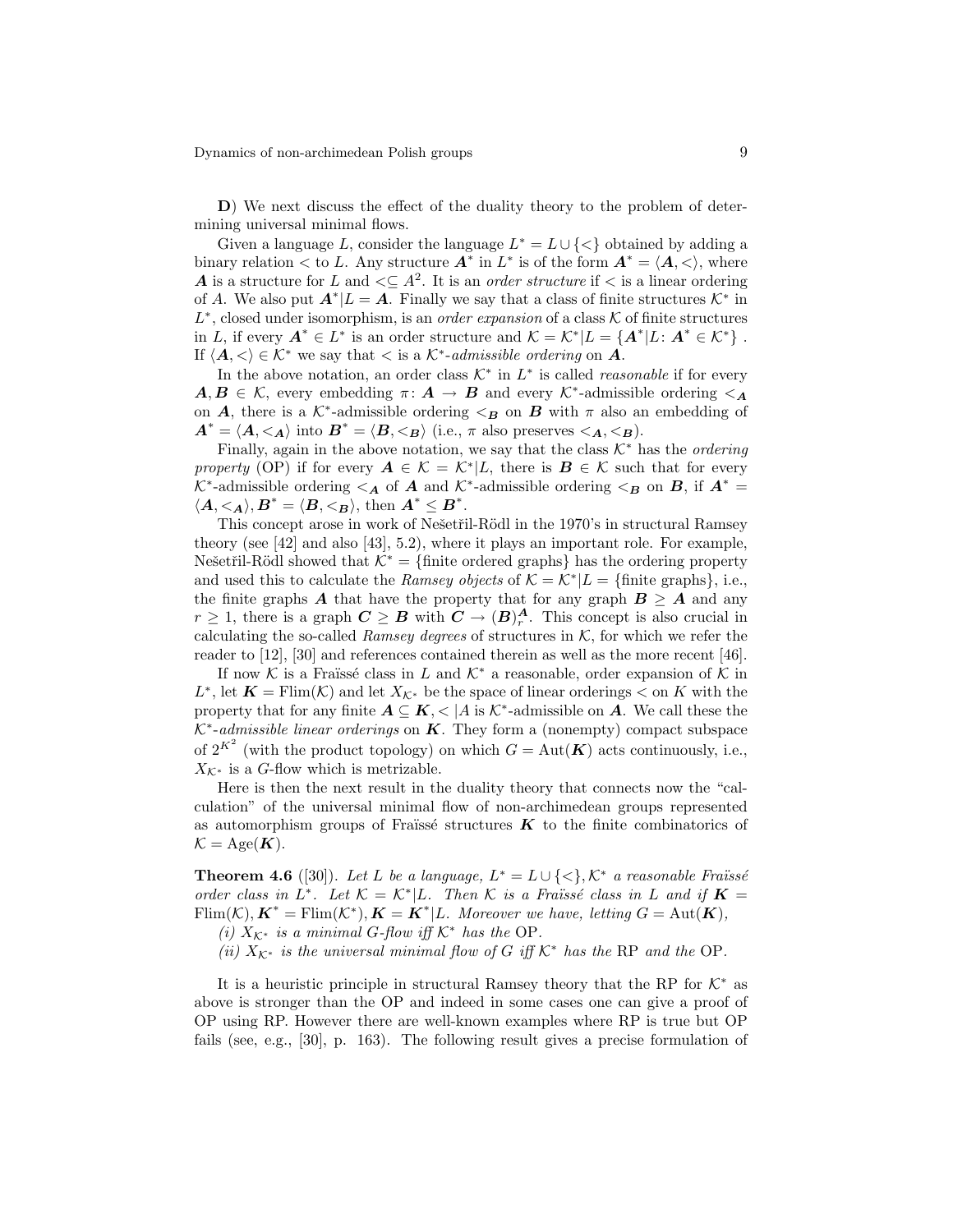this heuristic principle and shows a surprising uniqueness associated with OP. Its proof uses topological dynamics and is another application of duality.

**Theorem 4.7** ([30]). Let L be a language,  $L^* = L \cup \{<\}$ ,  $K^*$  a reasonable Fraüssé order class in  $L^*$ . If  $K^*$  satisfies the RP, then there is a reasonable Fraïssé order class  $K^{**} \subseteq K^*$  with  $K^{**}|L = K^*|L$ , which satisfies both RP and OP. Moreover  $K^{**}$  is essentially unique (in a sense that is explained precisely in [30], 9.2).

It also follows from 4.6 and 4.7 that if K is a Fraïssé class in L that admits a reasonable, Fraüssé order expansion  $K^*$  in  $L^*$  with the RP, then if  $K = \text{Flim}(\mathcal{K})$ and  $G = \text{Aut}(\mathbf{K})$ , the universal minimal flow of G is metrizable.

We finally discuss some concrete applications of this result to the determination of the universal minimal flow of various non-archimedean groups. Many more such results can be found in [30], [46]. We keep the above notation.

(i)  $\mathcal{K} = {\text{finite sets}}, \mathcal{K}^* = {\text{finite linear orderings}}, \boldsymbol{K} = {\text{Elim}}(\mathcal{K}) = \langle \mathbb{N} \rangle,$  $X_{\mathcal{K}^*} = \text{LO}(\mathbb{N}) = \text{the space of linear orderings on } \mathbb{N}, G = \text{Aut}(\mathbf{K}) = S_{\infty}$ . The universal minimal flow of  $S_{\infty}$  is LO(N) (Glasner-Weiss [16]).

(ii) K ={finite graphs}, K<sup>\*</sup> ={finite ordered graphs},  $K = \text{Flim}(\mathcal{K}) = \mathbf{R}$  = the random graph,  $X_{\mathcal{K}^*} = \text{LO}(R), G = \text{Aut}(\mathbf{R})$ . The universal minimal flow of  $Aut(\mathbf{R})$  is  $LO(R)$ .

(iii) K ={finite-dimensional vector spaces over a finite field F},  $K^* =$ {lex. ordered finite-dimensional vector spaces over  $F\}$ ,  $\mathbf{K} = \text{Flim}(\mathcal{K}) = \mathbf{V}_{\infty,F} = \text{the}$ countably infinite-dimensional vector space over F,  $X_{\mathcal{K}^*} = \mathrm{LO}_{\mathrm{lex}}(V_{\infty,F})$  (the subspace of  $LO(V_{\infty,F})$  consisting of all linear orderings whose restrictions to finitedimensional subspaces are lexicographic),  $G = GL(V_{\infty,F})$ . The universal minimal flow of  $\mathrm{GL}(\mathbf{V}_{\infty,F})$  is  $X_{\mathcal{K}^*}$ .

(iv)  $\mathcal{K} =$ {finite metric spaces with rational distances},  $\mathcal{K}^* =$ {ordered metric spaces with rational distances},  $\mathbf{K} = \text{Flim}(\mathcal{K}) = \mathbf{U}_0, X_{\mathcal{K}^*} = \text{LO}(U_0), G =$  $Aut(\mathbf{K}) = Iso(\mathbf{U}_0)$ . The universal minimal flow of  $Iso(\mathbf{U}_0)$  is  $LO(U_0)$ .

(v)  $\mathcal{K} = \{\text{finite posets}\}\,$ ,  $\mathcal{K}^* = \{\text{finite posets with linear extensions}\}\,$  (i.e., a structure  $\langle P, \prec, \prec \rangle$  is in K<sup>\*</sup> if  $\langle P, \prec \rangle$  is a poset and  $\langle$  is a linear extension of  $\prec$ ),  $\mathbf{K} = \text{Flim}(\mathcal{K}) = \text{the random poset} = \mathbf{P}, X_{\mathcal{K}^*} = \text{the subspace of } LO(P) \text{ consist-}$ ing of all linear extensions of the partial order of  $P, G = Aut(P)$ . The universal minimal flow of Aut( $P$ ) is  $X_{\mathcal{K}^*}$ .

(vi)  $\mathcal{K} = \{\text{finite Boolean algebras}\}, \mathcal{K}^* = \{\text{lex. ordered finite Boolean algebras}\},\$  $K = B_{\infty}$  = the countable atomless Boolean algebra,  $X_{\mathcal{K}^*}$  = the subspace of  $LO(B_{\infty})$  consisting of all linear orderings whose restrictions to every finite Boolean algebra are lexicographical,  $G = Aut(\mathbf{B}_{\infty}) \cong H(2^{\mathbb{N}})$ , the homeomorphism group of the Cantor space. The universal minimal flow of  $Aut(\mathbf{B}_{\infty})$  is  $X_{\mathcal{K}^*}$ . The universal minimal flow of  $H(2^{\mathbb{N}})$  was first calculated in Glasner-Weiss [17] as the so-called Uspenskij space. This is quite different but of course isomorphic to  $X_{\mathcal{K}^*}$  above.

In recent work of Nguyen Van Thé [47] an extension of the preceding framework is developed which allows expansion of structures, called preceompact in [47], by more than linear orderings and this is important for further calculations of universal minimal flows, like that of the automorphism group of the *dense local order*. This is because in certain cases, like this one, we cannot find order expansions with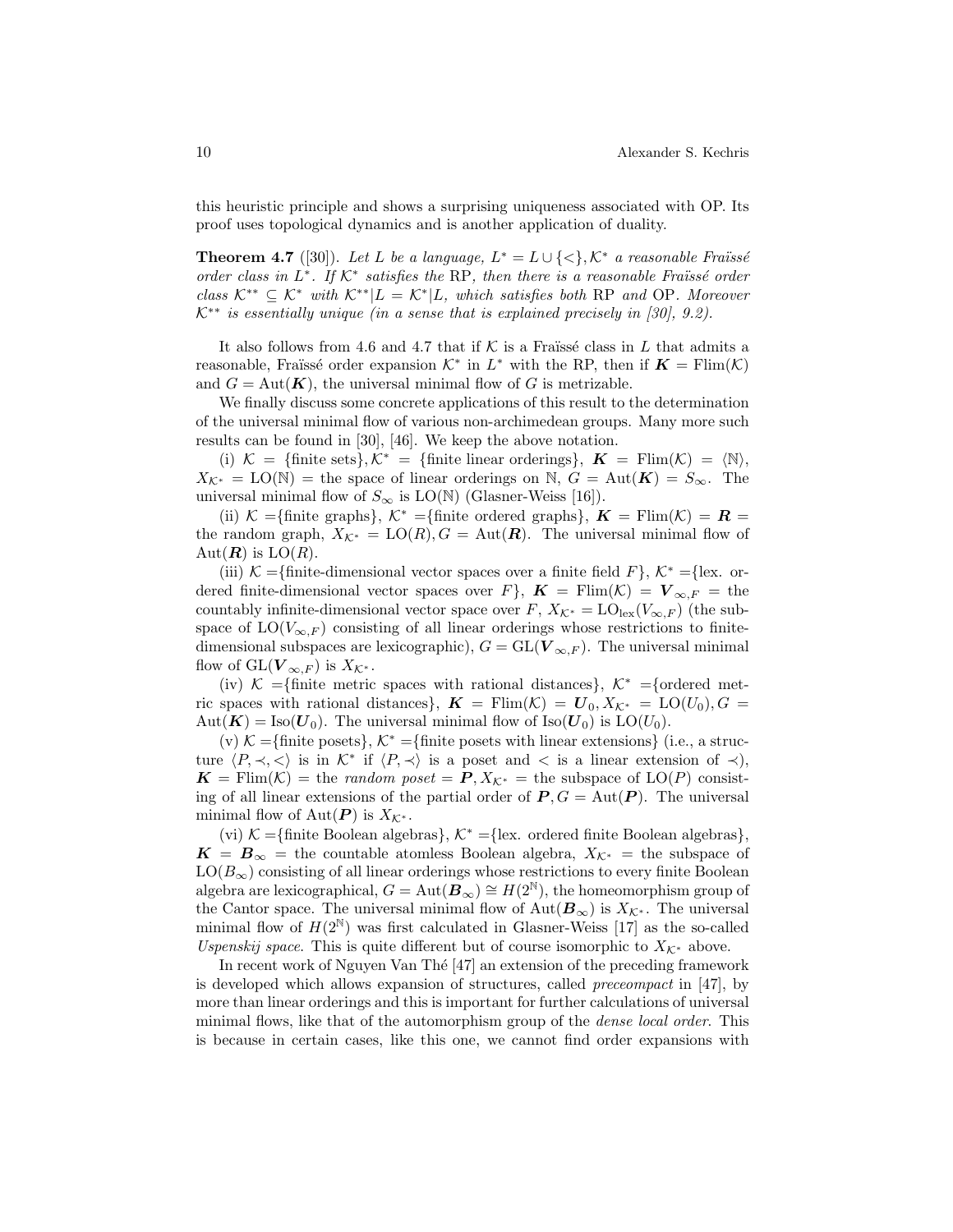.

the Ramsey Property. Another example of this is in Jasin'ski  $[28]$ , who considers the class of boron trees. Finally Kechris-Sokić [32] deal with another situation that presents a similar difficulty. The Fraüssé class  $D$  of finite distributive lattices admits no Fraïssé order expansions but one can calculate the universal minimal flow of the automorphism group of its Fraïssé limit  $D$ , which is called the *random* distributive lattice, by applying the preceding duality theory to an appropriate "cofinal" subclass of D.

# 5. Topological dynamics, II: Generic symmetries and automatic continuity phenomena

A) Let X be a topological space and  $P \subseteq X$  a subset of X viewed as a property of elements of X. As usual, we say that  $P$  is *generic* if it is comeager in X. For example, nowhere differentiability is a generic property in  $C([0, 1])$ . But what does it mean to say that an individual element  $x_0$  of X is generic?

Suppose now X is a topological space equipped with a "natural" equivalence relation E. Then we view the relation  $xEy$  as "identifying" in some sense x and y. We then say that  $x_0 \in X$  is *generic* (relative to E) if the E-equivalence class of  $x_0$ is comeager, i.e., the generic element of  $X$  is  $E$ -equivalent, i.e., "identical" to  $x_0$ .

For example, if a group G acts on X, then an element  $x_0 \in X$  is generic for this action if its orbit  $G \cdot x_0$  is comeager. In the particular case when a topological group G acts on itself by conjugation, we call  $g_0 \in G$  generic if its conjugacy class is comeager. Quite often groups we are interested in appear as groups of symmetries of mathematical structures, e.g., the homeomorphism group  $H(X)$ of a compact metrizable space X, the unitary group  $U(H)$  of separable Hilbert space H, the isometry group  $\text{Iso}(X, d)$  of a separable complete metric space  $(X, d)$ , the automorphism group Aut $(X,\mu)$  of a standard measure space  $(X,\mu)$  or the automorphism group Aut( $\mathbf{K}$ ) of a countable structure  $\mathbf{K}$ . In these cases we talk about a generic symmetry of the structure.

When does a symmetry group  $G$  have generic elements? We have here a vague dichotomy:

Symmetry groups of "continuous structures", like  $U(H)$ ,  $Aut(X, \mu)$ ,... do not have generic elements.

Symmetry groups of "discrete structures", like  $Aut(K), K$  a countable structure, often have generic elements.

We will next consider the problem of existence of generic automorphisms for Fraïssé structures and its implications. This kind of problem was first studied in model theory, see, e.g., Lascar [37], Truss [59], Hodges-Hodkinson-Lascar-Shelah [24]. It also arose in topological dynamics, e.g., in the work of Akin-Hurley-Kennedy [3], who studied generic properties of homeomorphisms of the Cantor space and asked whether it has a generic homeomorphism. By Stone duality this is equivalent to asking if there is a generic automorphism of the countable atomless Boolean algebra  $B_{\infty}$ .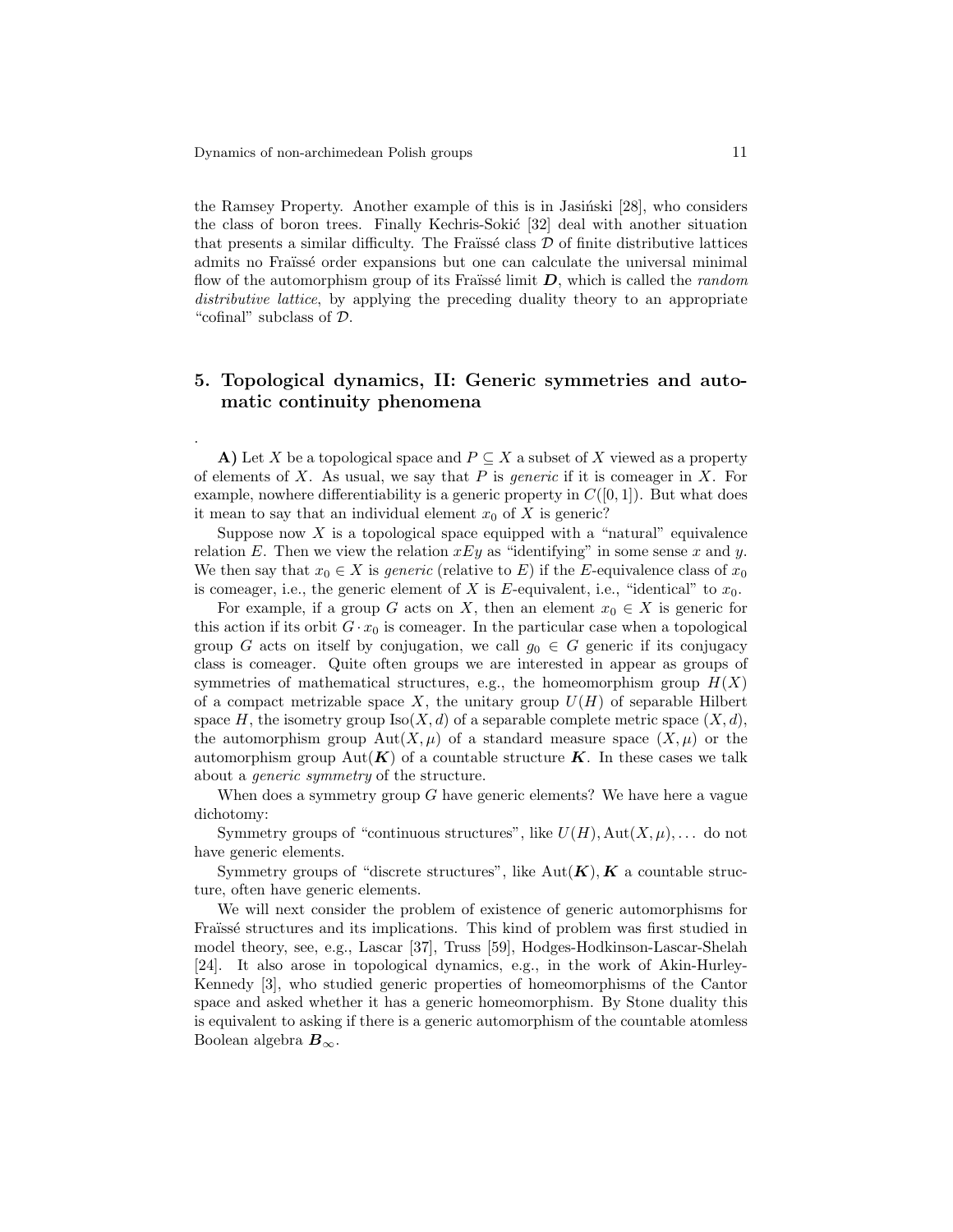We now discuss work of Kechris-Rosendal [31] on this problem.

Let K be a Fraïssé class with  $\mathbf{K} = \text{Flim}(\mathcal{K})$ . Truss has associated with K a new class of finite objects  $\mathcal{K}_p$  consisting of all pairs  $\mathfrak{A} = (\mathbf{A}, \varphi : \mathbf{B} \to \mathbf{C})$ , where  $B, C \subseteq A$  are in K and  $\varphi$  is an isomorphism of  $B, C$ . There is a natural notion of embedding of objects in  $\mathcal{K}_p$  and thus one can formulate the concept of joint embedding property (JEP) and amalgamation property (AP) for  $\mathcal{K}_p$ . Then Truss found a sufficient condition for the existence of a generic automorphism of  $K$  in terms of properties of  $\mathcal{K}_p$ .

**Theorem 5.1** (Truss [59]). If  $\mathcal{K}_p$  has a cofinal (under embedding) class  $\mathcal{K}'_p \subseteq \mathcal{K}_p$ that satisfies JEP and AP, then there is a generic automorphism of  $K$ .

Truss [59] asked then for a necessary and sufficient condition. Using a dynamical point of view (applying Hjorth's concept of turbulence to the conjugacy action of  $Aut(K))$  leads to an answer to this question.

We say that  $\mathcal{K}_p$  has the *weak amalgamation property* (WAP) if it satisfies the following:

For any  $\mathfrak{C} \in \mathcal{K}_p$ , there is  $\mathfrak{C}^* \in \mathcal{K}_p$  and an embedding  $\pi: \mathfrak{C} \to \mathfrak{C}^*$  such that for any embeddings  $f: \mathfrak{C}^* \to \mathfrak{A}$   $g: \mathfrak{C}^* \to \mathfrak{B}$ , with  $\mathfrak{A}, \mathfrak{B} \in \mathcal{K}_p$ , there is  $\mathfrak{D} \in \mathcal{K}_p$  and embeddings  $r: \mathfrak{A} \to \mathfrak{D}, s: \mathfrak{B} \to \mathfrak{D}$  with  $r \circ f = s \circ g$ .

We now have:

**Theorem 5.2** ([31]). Let K be a Fraüssé class and  $\mathbf{K} = \text{Elim}(K)$ . Then **K** has a generic automorphism iff  $\mathcal{K}_p$  has the JEP and WAP.

This result was also proved by Ivanov [27] in the case of  $\aleph_0$ -categorical **K** by different methods.

We next list some examples of structures that admit generic automorphisms.

(i) N; (Kruske-Truss [34]) the random poset  $P$ ; (Truss [59])  $\langle \mathbb{Q}, \langle \rangle$ .

(ii) (Kechris-Rosendal [31]) the countable atomless Boolean algebra.

An equivalent formulation of (ii) is that there is a generic homeomorphism of the Cantor space. Akin-Glasner-Weiss [2] later found another, topological, proof of this result and gave a characterization of the properties of the generic homeomorphism.

We will discuss more examples of such structures later on but let us point out that there are also Polish groups that fail to be non-archimedean but still admit generic elements, e.g., the group of increasing homeomorphisms of  $[0,1]$  (see [31]).

B) We will next consider a multidimensional notion of genericity.

Definition 5.3. Let a topological group G act on a topological space X. Then G acts also co-ordinatewise on  $X^n$   $(n \geq 1)$ :

$$
g \cdot (x_1, \ldots, x_n) = (g \cdot x_1, \ldots, g \cdot x_n).
$$

We say that  $(x_1, \ldots, x_n) \in X^n$  is n-generic if it is generic for this action. We finally say that the action of G on X has ample generics if for each  $n \geq 1$ , there is an n-generic element of  $X^n$ . Applying this to the conjugacy action of a topological group G on itself, we say that G has ample generics if for each  $n \geq 1$ , there is  $(g_1,\ldots,g_n)\in G^n$  such that  $\{(gg_1g^{-1},\ldots,gg_ng^{-1})\colon g\in G\}$  is comeager in  $G^n$ .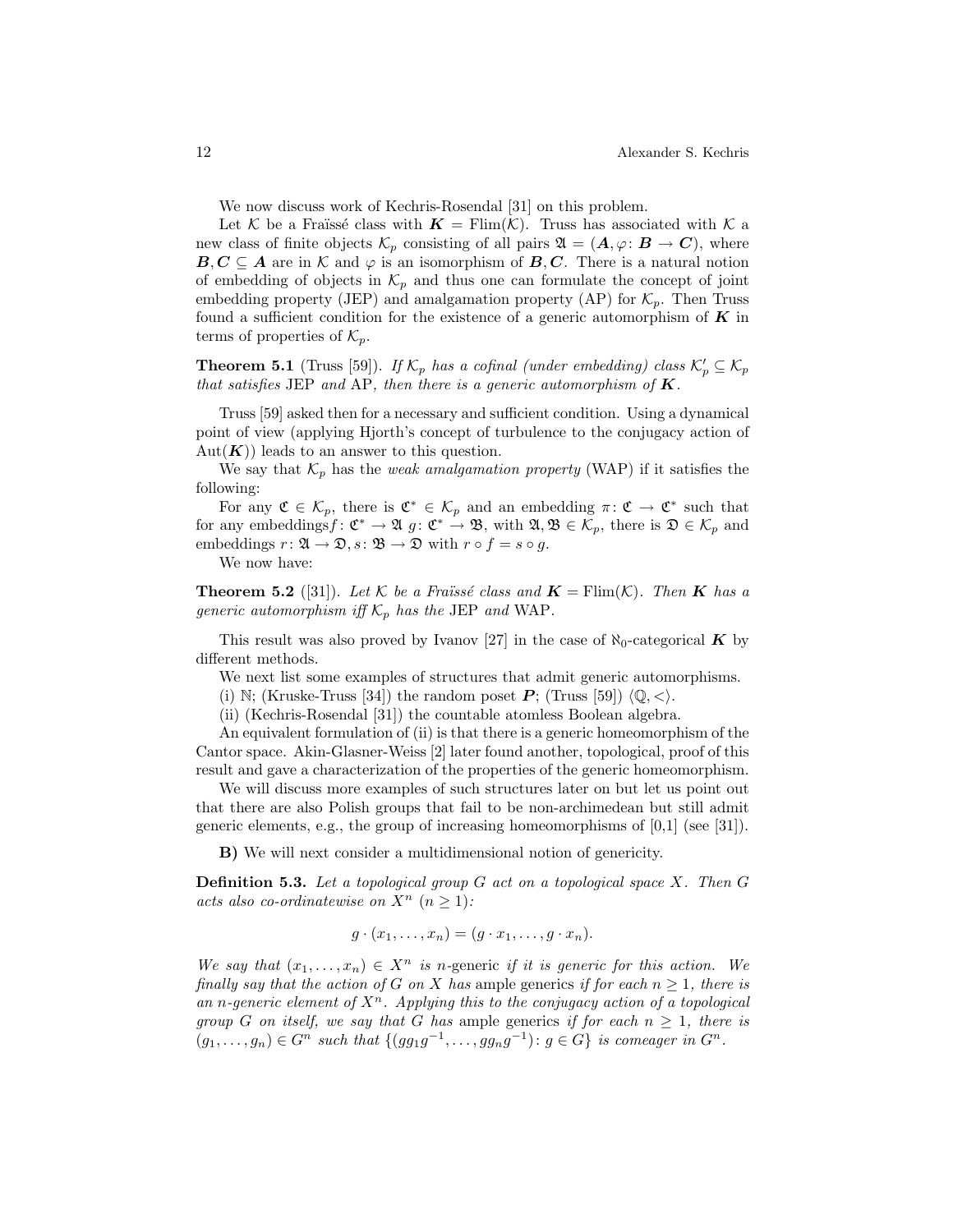For automorphism groups of countable structures, this concept also first came up in model theory (see  $[24]$ ). We note here that it is impossible to have "infinite generics" for any non-trivial Polish group, i.e., generics for  $G^{\mathbb{N}}$  (see [31], p. 331).

It is now known that there are many examples of countable structures that admit ample generic automorphisms (i.e., their automorphism groups admit ample generics). These include:

 $(i) \mathbb{N}$ ,

(ii) the random graph  $\bf{R}$  (Hrushovski [25]),

(iii) many automorphism groups of  $\omega$ -stable,  $\aleph_0$ -categorical structures (Hodges-Hodkinson-Lascar-Shelah [24]),

(iv)  $\mathbb{U}_0$  (Solecki [57]),

 $(v)$  the infinitely-splitting rooted tree  $([31])$ .

Also the group of measure-preserving homeomorphisms of the Cantor space admits ample generics ([31]).

However until very recently it remained open whether the countable atomless Boolean algebra admits ample generic automorphisms or equivalently whether the homeomorphism group of the Cantor space admits ample generics. This was finally resolved positively by Kwiatkowska [35], who used the powerful tools of the theory of *dual* or *projective Fraïssé limits* developed in Irwin-Solecki [26].

There are also structures that admit generics but not ample generics. An interesting example is  $\langle \mathbb{Q}, \langle \rangle$  which admits generics but not even 2-generics (Hodkinson, see [60] and [56]).

An important open problem here is whether there exist Polish groups that fail to be non-archimedean but have ample generics.

It is also unknown whether there is a non-trivial Polish locally compact group which has a generic element. If has been pointed out by K.H. Hofmann that if such a group exists, there will be also one which is non-archimedean.

C) It turns out that Polish groups with ample generics have many remarkable properties and we will discuss this next.

#### 1) The small index property

A Polish group has the small index property (SIP) if every subgroup of index  $< 2^{\aleph_0}$  is open.

Thus for non-archimedean groups SIP implies that the topology of the group is determined by its algebra. Hodges-Hodkinson-Lascar-Shelah [24] used (special types of) ample generics to prove SIP for automorphism groups of certain structures. It turns out that this is a general phenomenon.

**Theorem 5.4** ([31]). If a Polish group G has ample generics, then G has the SIP.

#### 2) Automatic continuity

Automatic continuity results have been proved in several instances for various types of algebras but until recently there were only few examples of this phenomenon for groups and then under rather severe restrictions on the types of groups. Building on the earlier work of [24] it was shown in [31] that this phenomenon holds in a very general framework in the presence of ample generics.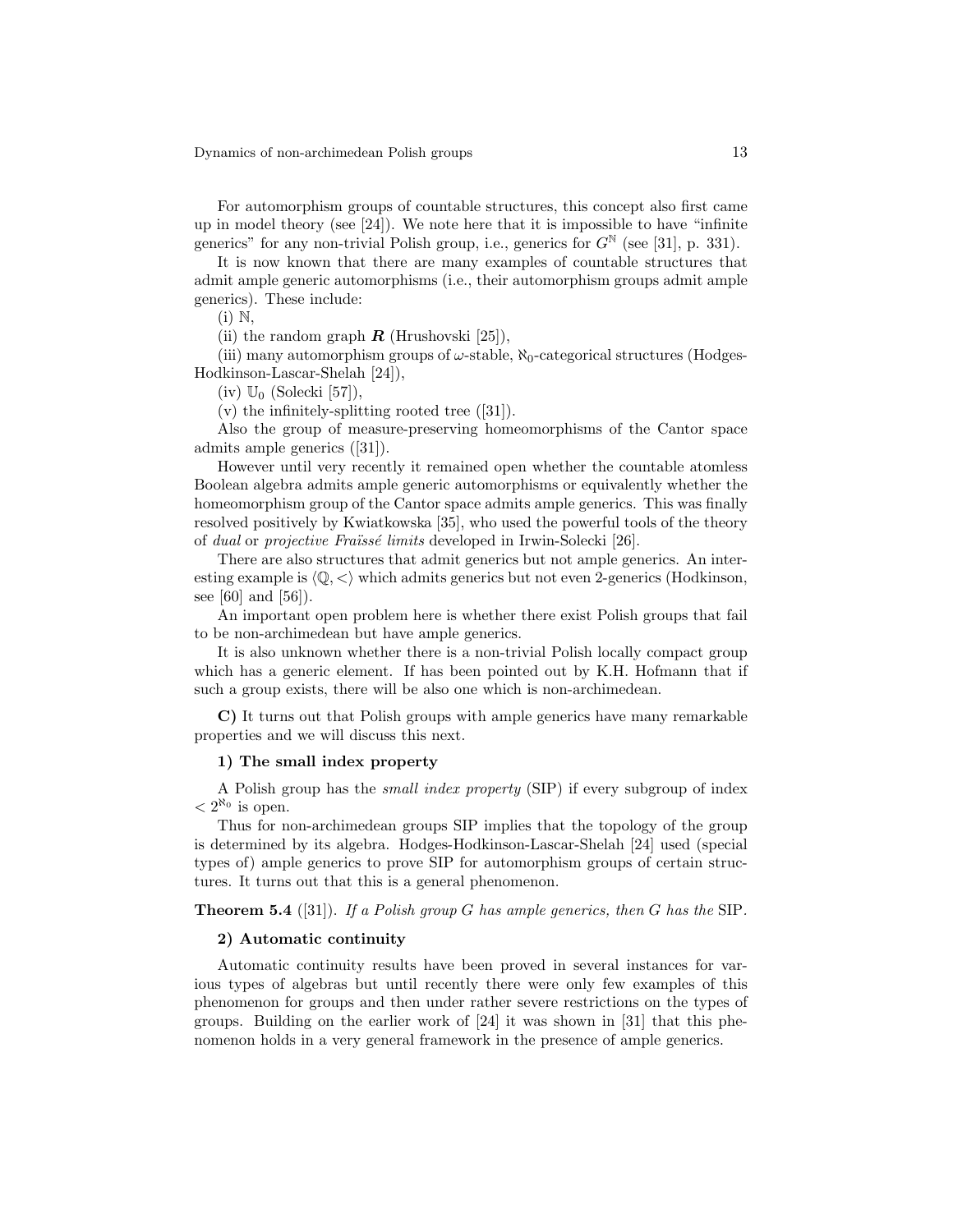**Theorem 5.5** ([31]). Let G be a Polish group that admits ample generics. Then any algebraic homomorphism  $\pi: G \to H$ , where H is a separable topological group, is continuous.

In particular such groups have a unique Polish (group) topology. For  $S_{\infty}$  one actually has a stronger result.

**Theorem 5.6** ([31]). The group  $S_{\infty}$  has a unique non-trivial separable group topology.

One can now view the proof of 5.5 as factored through a property referred to as the Steinhaus property, introduced in Rosendal-Solecki [55].

**Definition 5.7.** A Polish group has the Steinhaus property (SP) if there is  $n \geq 1$ such that for any  $A \subseteq G$  with  $1 \in A = A^{-1}$ , which is countably (left) syndetic (i.e., countably many left translates of A cover G), 1 is contained in the interior of  $A^n$ .

It can be seen that 5.5 holds for any Polish group  $G$  with the SP and then it is shown that any Polish group with ample generics has the SP.

Using ample generics (and some variations) it is now known that many other Polish groups satisfy the SP and thus the phenomenon of automatic continuity is quite pervasive. Here are some examples:

(i) (Rosendal-Solecki [55])  $H(2^{\mathbb{N}}), (H(2^{\mathbb{N}}))^{\mathbb{N}}, \text{Aut}(\langle\mathbb{Q}, \langle\rangle), H(\mathbb{R}).$ 

(ii) (Rosendal [53])  $H(M)$ , where M is a compact 2-manifold.

(iii) (Kittrell-Tsankov [33]) The full group  $[E]$  of an ergodic, measure preserving countable Borel equivalence relation on a standard measure space  $(X, \mu)$ .

(iv) (Ben Yaacov-Berenstein-Melleray [6]) The automorphism group  $Aut(X,\mu)$ of a standard measure space.

(v) (Tsankov [61]) The unitary group  $U(H)$  of the infinite-dimensional separable Hilbert space H.

The last two results also use the theory of "topometric ample generics" due to Berenstein, Ben Yaacov and Melleray [6]. An extensive survey of automatic continuity for groups can be found in Rosendal [54].

Remark 5.8. An interesting corollary of the automatic continuity for the group Aut $(\langle \mathbb{Q}, \langle \rangle)$  is that, when viewed as a *discrete* group, it satisfies the fixed point on metric compacta property. Other groups with this property include  $Aut(X,\mu)$ and  $U(H)$  (see [6], [61]).

#### 3) The Bergman property

Bergman [7] introduced the following "finite generation" property, now known as the Bergman Property, and proved that it holds for  $S_{\infty}$ .

**Definition 5.9.** A group  $G$  has the Bergman Property (BP) if for any increasing sequence  $E_n, n \geq 1$ , of subsets of G with  $G = \bigcup_n E_n$ , there is  $n, k$  with  $G = (E_n)^k$ . This is equivalent to each one of the following:

 $(i)$  (a) G has uncountable cofinality, *i.e.*, cannot be written as a union of an increasing sequence of proper subgroups, and (b) if  $1 \in S \subseteq G$  is a symmetric generating set, then for some  $n, G = S^n$ .

(ii) Every action of  $G$  by isometries on a metric space has a bounded orbit.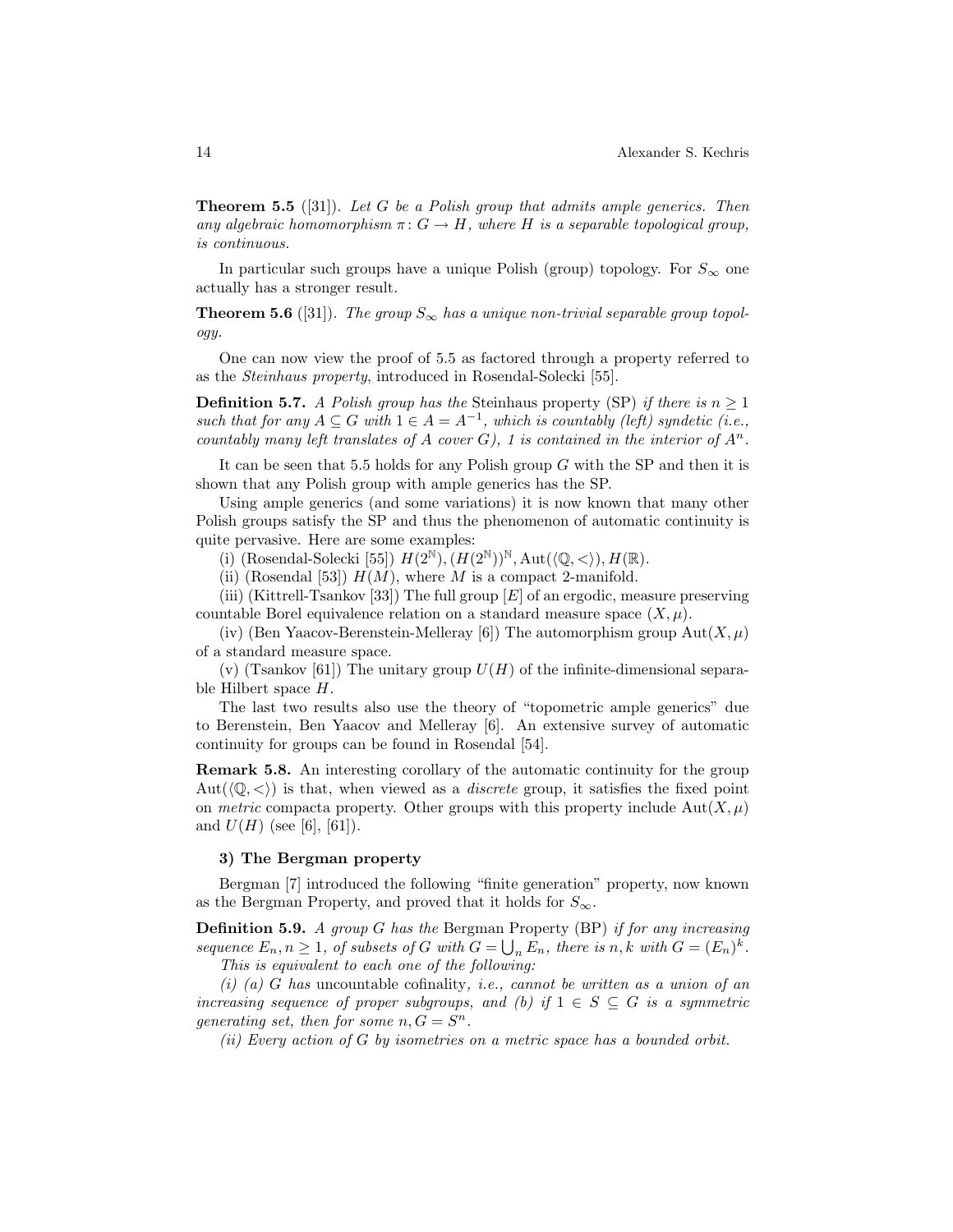A closed subgroup G of  $S_{\infty}$  is *oligomorphic* if the action of G on  $\mathbb{N}^n, n \geq 1$ , has only finitely many orbits. Equivalently, these are exactly the automorphism groups of  $\aleph_0$ -categorical countable structures (see, e.g., Cameron [11]).

**Theorem 5.10** ([31]). Let G be an oligomorphic, closed subgroup of  $S_{\infty}$  with ample generics. Then G has the Bergman property.

There are now known many other examples of groups with the Bergman Property. For example:

- (i) (de Cornulier see [10])  $H(S^n)$ .
- (ii) (Ricard-Rosendal [52])  $U(H)$ .
- (iii) (Miller [40])  $Aut(X,\mu)$ .

4) Other properties of groups with ample generics, like uncountable cofinality, Serre's property (FA), etc., can be also found in [31].

### 6. Ergodic theory, I: Unique ergodicity phenomena

(A) We will next discuss very recent work in progress of Angel-Kechris-Lyons on the ergodic theory of non-archimedean Polish groups.

Let G be a Polish group and  $X$  a G-flow. We will be looking at invariant Borel probability measures on X. In general such measures might not exist.

**Definition 6.1.** A topological group G is called amenable if every  $G$ -flow admits an invariant Borel probability measure.

In particular every extremely amenable group is amenable. But the infinite symmetric group  $S_{\infty}$  is amenable but not extremely amenable and the automorphism group of the countable atomless Boolean algebra, i.e.,  $H(2^{\mathbb{N}})$ , is not amenable.

A particularly important class of automorphism groups that are amenable is the following:

**Definition 6.2.** Let K be a Fraïssé class of finite structures. We say that K is a Hrushovski class if for any  $A \in \mathcal{K}$  there is  $B \in \mathcal{K}$  with  $A \subseteq B$  such that every partial automorphism of  $A$  (i.e., an isomorphism between substructures of  $\bf{A})$  extends to a (full) automorphism of  $\bf{B}$ .

This can be viewed as a "finitization" of the ultrahomogeneity of  $\text{Elim}(\mathcal{K})$ . Some basic examples of Hrushovski classes are the pure sets, graphs (Hrushovski [25]), rational valued metric spaces (Solecki [57]), finite-dimensional vector spaces over a finite field, etc.

**Definition 6.3.** Let K be a Fraüssé class of finite structures with  $\text{Flim}(\mathcal{K}) = \mathbf{K}$ . If K is a Hrushovski class, we say that **K** is a Hrushovski structure.

This turns out to be a property of automorphism groups.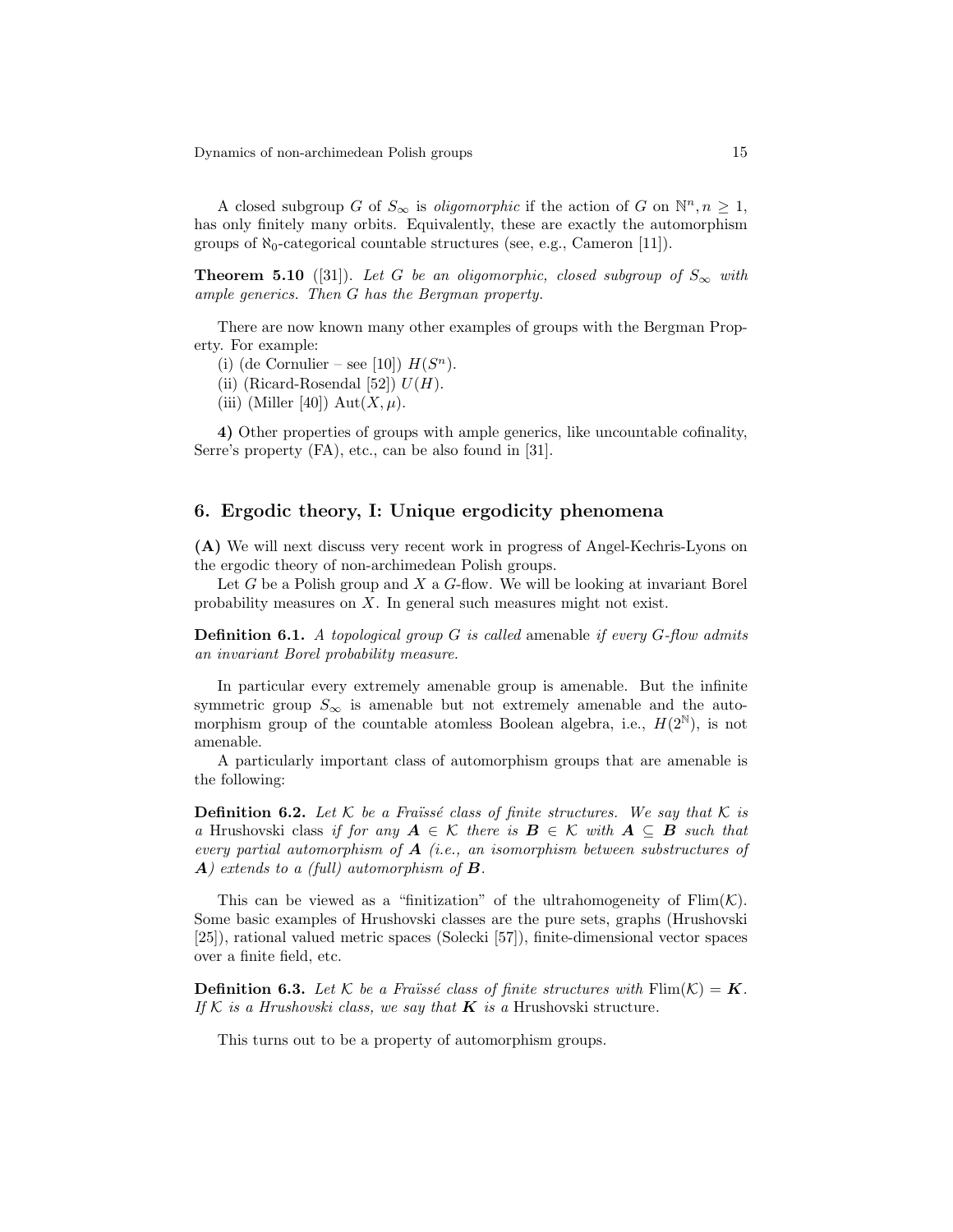**Proposition 6.4** ([31]). Let K be a Fraüssé class of finite structures with  $K =$ Flim $(K)$ . Then the following are equivalent:

(i)  $\boldsymbol{K}$  is a Hrushovski structure.

(ii) Aut( $\mathbf{K}$ ) is compactly approximable, i.e., there is an increasing sequence  $(K_n)$  of compact subgroups of G with  $\bigcup_n K_n$  dense in G.

From this it easily follows that the automorphism group of any Hrushovski structure is amenable.

**Definition 6.5.** If G is an amenable group and X a G-flow, we say that this flow is uniquely ergodic if there is a unique invariant Borel probability measure on  $X$ .

In this case the unique measure must be *ergodic* (i.e., *G*-invariant Borel sets are null or co-null for this measure).

**Definition 6.6.** If G is a Polish amenable group, we say that G is uniquely ergodic if every minimal G-flow has a unique invariant probability measure.

Trivially every extremely amenable Polish group is uniquely ergodic and so is every compact Polish group. It follows from results in [64] that every countable infinite group admits minimal actions with many invariant measures and Benjamin Weiss believes that this can be extended to non-compact, locally compact groups although this has not been checked in detail yet. It turns out that many amenable automorphism groups of Fraïssé structures, for which we have been able to calculate a metrizable universal minimal flow, are uniquely ergodic, so this may be a general phenomenon.

In fact we do not know any counterexample to the following very (perhaps ridiculously) strong conjecture.

Conjecture 6.7 (Unique Ergodicity Conjecture). Let G be a non-archimedean Polish group with metrizable universal minimal flow. If G is amenable, then it is uniquely ergodic.

Even if false in this generality, it is conceivable that some restricted version of it might still be true. Here are some groups for which this conjecture has been verified.

Theorem 6.8. The following groups are uniquely ergodic:

- (i) (Glasner-Weiss [16])  $S_{\infty}$ .
- (ii) (Angel-Kechris-Lyons [4])

(1) Aut $(\mathbf{R})$ , Aut $(\mathbf{H}_n)$ , where  $\mathbf{R}$  is the random graph and  $\mathbf{H}_n$  the random n-regular hypergraph.

(2) Aut(**E**), where **E** is the equivalence relation on N with infinitely many classes, all infinite.

(3) Aut $(T_{\infty})$ , the automorphism group of the rooted  $\aleph_0$ -regular tree. This is isomorphic to the isometry group of the Baire space  $N$  with the usual metric.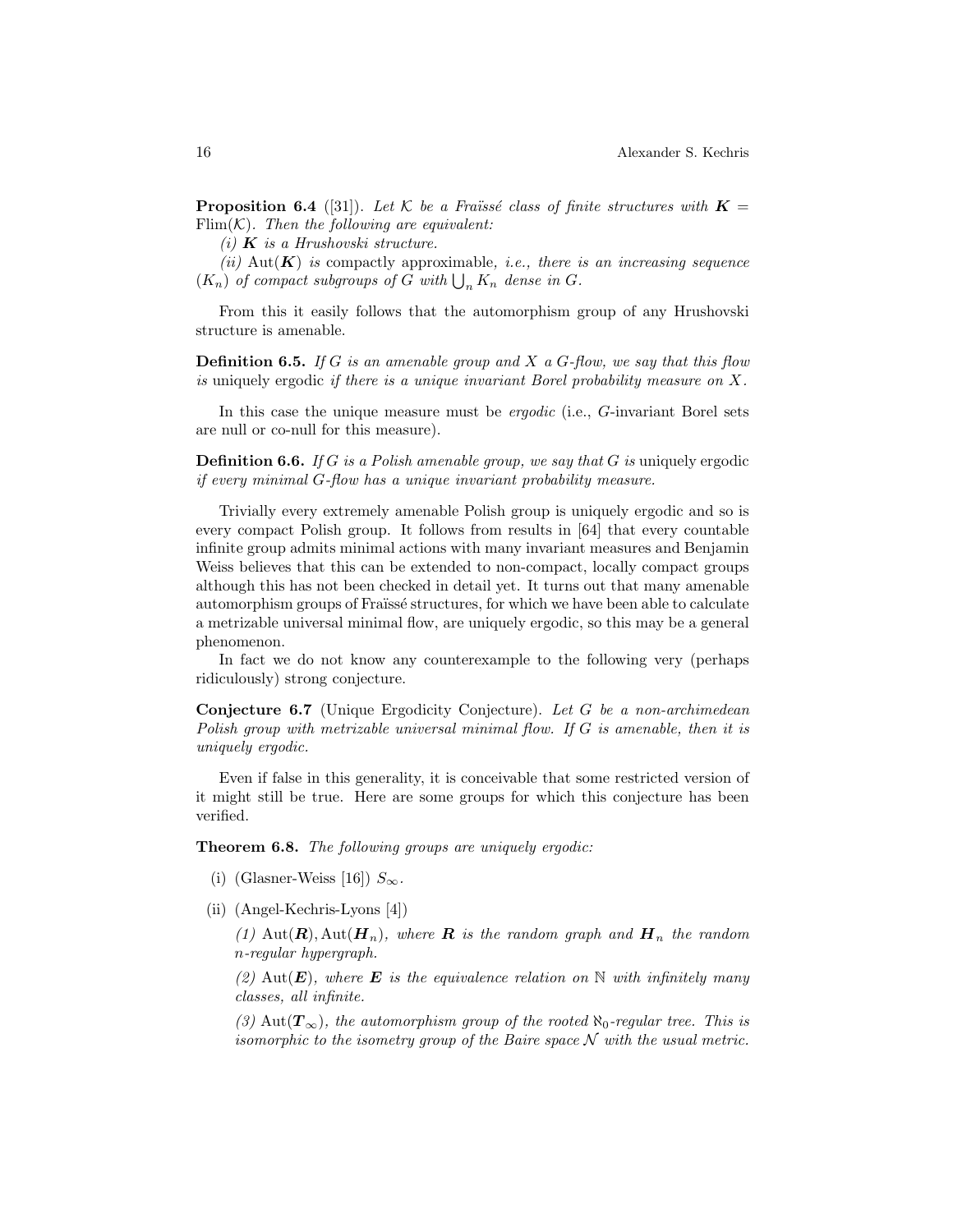(4) For countable  $S \subseteq (0,\infty)$ , the isometry group of the Urysohn ultrametric space  $\boldsymbol{U}_S$  with distances in S.

(5) The general linear group of the countably infinite-dimensional vector space  $V_{\infty}$  F over a finite field F.

(B) Interestingly it turns out that unique ergodicity fits well in the duality theory discussed in §4. For Hrushovski classes it is in fact equivalent to a quantitative version of the Ordering Property.

Let  $K$  be a Hrushovski class that admits a reasonable Fraïssé order expansion  $K^*$  (e.g.,  $K = \{\text{graphs}\}, K^* = \{\text{ordered graphs}\}\}.$  Then the Ordering Property for  $K^*$  can be expressed as follows:

(\*) Given a structure A in K, there is a structure B in K with  $A \subseteq B$  such that for every pair of  $K^*$ -admissible orderings  $\lt_A$  on  $A$  and  $\lt_B$  on  $B$  there is an automorphism  $\pi$  of **B** with  $\pi \leq A$   $\subseteq \leq B$ .

If now  $\mathbf{K} = \text{Elim}(\mathcal{K})$  and  $\mathcal{K}^*$  is reasonable and has both RP and OP, we have seen in §4 that  $X_{\mathcal{K}^*}$  is the universal minimal flow of  $G = \text{Aut}(\mathcal{K})$ . The unique ergodicity of G is equivalent to the unique ergodicity of  $X_{\mathcal{K}^*}$ . Using this one can show the following:

**Theorem 6.9** (Angel-Kechris-Lyons [4]). Let K be a Hrushovski class with  $\mathbf{K} =$ Flim(K) and let  $K^*$  be a reasonable Fraïssé order expansion of K which satisfies RP and OP. Then the following are equivalent

(i)  $G = \text{Aut}(\mathbf{K})$  is uniquely ergodic.

(ii) There is a map  $A^* = \langle A, \langle \rangle \in \mathcal{K}^* \mapsto \rho(A^*) \in (0,1]$  which is isomorphism invariant and such that for any  $A \in \mathcal{K}, \epsilon > 0$ , there is  $B \in \mathcal{K}, B \supseteq A$ , so that for every  $K^*$ -admissible ordering  $\lt_A$  on  $A$  and  $K^*$ -admissible ordering  $\lt_B$  on  $B$ , we have

$$
\left|\frac{|\{\pi \in \mathrm{Aut}(\mathbf{B}) \colon \pi(<_{\mathbf{A}}) \subseteq \leq_{\mathbf{B}}\}|}{|\mathrm{Aut}(\mathbf{B})|} - \rho(\mathbf{A}, <)\right| < \epsilon.
$$

For example, in the case  $\mathcal{K} = \{\text{finite graphs}\}\,$ , unique ergodicity of the automorphism group of the random graph is equivalent to the statement that for any finite graph **A** with n vertices and any  $\epsilon > 0$ , there is a finite graph  $B \supseteq A$  such that for any ordering  $\leq_{\mathbf{A}}$  on  $\mathbf{A}$  and  $\leq_{\mathbf{B}}$  on  $\mathbf{B}$  the ratio of the automorphisms of  $\mathbf{B}$ that preserve  $\langle A, \langle B \rangle$  over the number of all automorphisms of **B** is, up to  $\epsilon$ , equal to  $1/n!$ . In this case one can also show that any finite graph A with n vertices and any  $\epsilon > 0$ , there is a finite graph **B** such that for any orderings  $\langle A, \langle B \rangle$  on  $\vec{A}, \vec{B}$ , resp., the ratio of the number of embeddings of  $\vec{A}$  into  $\vec{B}$  that preserve the orderings  $\leq_{\mathbf{A}} \leq_{\mathbf{B}}$  over the number of all embeddings of  $\mathbf{A}$  into  $\mathbf{B}$  is, up to  $\epsilon$ , equal to  $1/n!$ .

A random, consistent ordering on the class of finite graphs is a map that assigns to each finite graph A a probability ordering  $\mu_A$  on the set  $LO(A)$  of linear orderings on A, which is isomorphism invariant, and satisfies that for any finite graphs  $A \subseteq B$ , if  $\pi: \text{LO}(B) \to \text{LO}(A)$  is the projection map  $\pi(<) = < |A|$ , then  $\pi$ sends  $\mu_B$  to  $\mu_A$ .

An example of such a random ordering is the uniform ordering, where for any **A** with n vertices  $\mu_{\mathbf{A}}(\langle) = 1/n!$ . Now it turns out that the unique ergodicity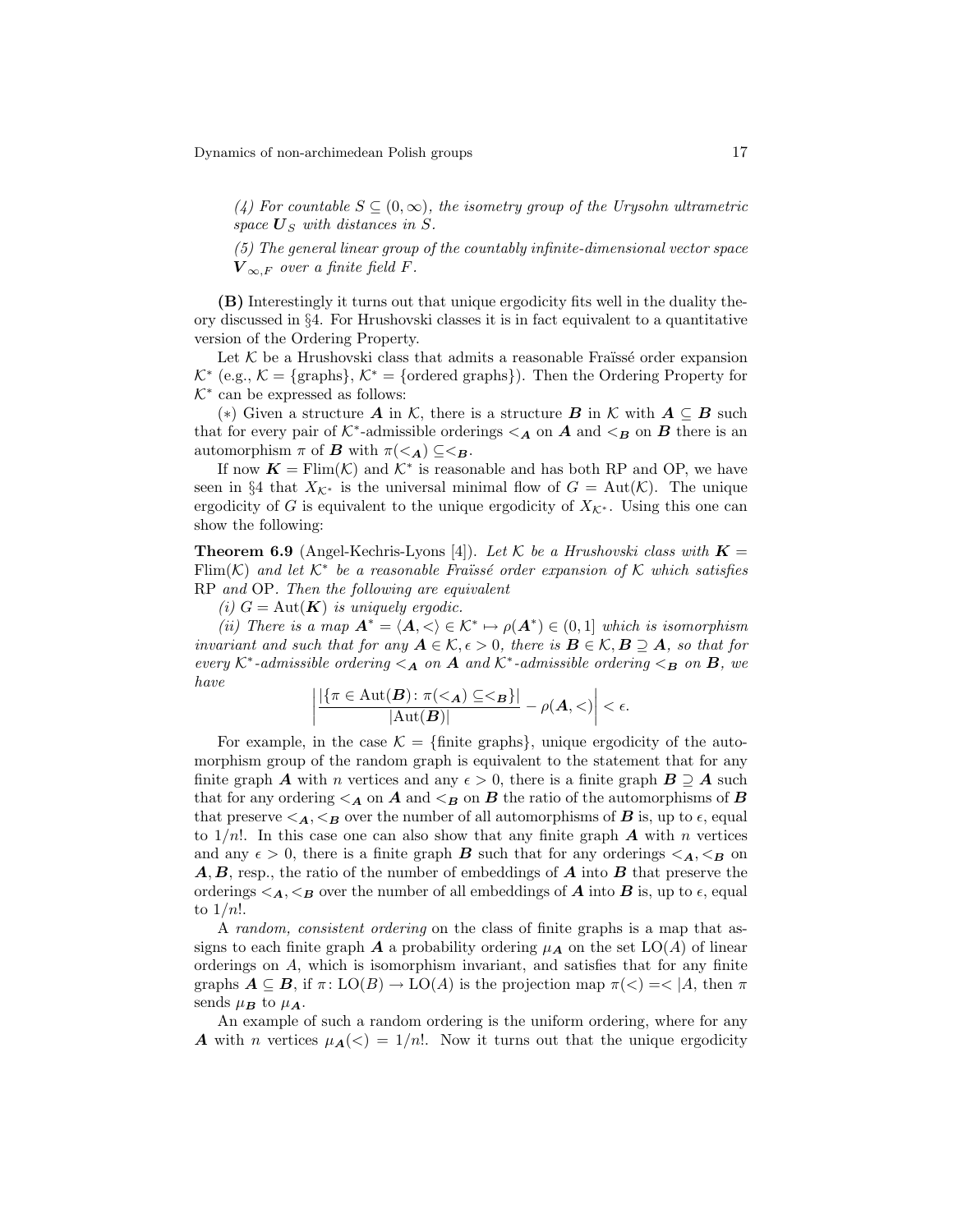of the automorphism group of the random graph is equivalent to the statement that the uniform ordering is the unique random, consistent ordering on the class of finite graphs, so this last statement is true.

(C) There is an even stronger form of 6.7 that specifies the support of the unique invariant measure, namely that, under the assumptions of 6.7, the unique invariant measure is supported by a single orbit, which is moreover dense  $G_{\delta}$ .

This was shown to be true for  $S_{\infty}$  in Glasner-Weiss [16] and more generally by Angel-Kechris-Lyons [4] for uniquely ergodic Aut( $\mathbf{K}$ ), where  $\mathbf{K} = \text{Flim}(\mathcal{K})$  for a Fraïssé class K which admits a Fraïssé order expansion  $K^*$  with the RP and OP such that for  $A \in \mathcal{K}$  every linear ordering on A is  $\mathcal{K}^*$ -admissible. This includes, for example, the automorphism groups of the random graph and  $n$ -regular hypergraph.

(D) One very interesting area of research concerning the ergodic theory of  $S_{\infty}$ , that we will not be able to discuss here, has to do with the study and classification of invariant measures of the so-called *logic action* of  $S_{\infty}$ , i.e., the canonical action of  $S_{\infty}$  on the space of countable structures (with universe N) of some fixed language (and some of its invariant subspaces). This is related to exchangeability theory, a branch of probability and ergodic theory which is an outgrowth of the classical de Finetti theorem. Notable results in this theory include contributions by Aldous, Austin, Diaconis, Hoover, Janson, Kallenberg, Petrov and Vershik for graphs and hypergraphs, where important connections exist with the theory of graph limits developed by Borgs, Chayes, Lovász, Sós, Szegedy, Vesztergombi and others.

An important recent development in this area is the work of Ackerman-Freer-Patel, who, extending work of Petrov-Vershik [51], provided a necessary and sufficient condition for the existence of invariant measures on the isomorphism class of the Fraüssé limit of a class of finite structures  $K$ , in terms of a strong amalgamation property. It appears that this is a very fruitful area of interactions between model theory, ergodic theory, probability theory and combinatorics.

### 7. Ergodic theory, II: Spatial realizations

Let  $(X, \mu)$  be a standard measure space, i.e., X is a standard Borel space and  $\mu$  a Borel probability measure on X. Let  $MEAS_\mu$  be the measure algebra of  $(X,\mu)$ , i.e., the Boolean algebra of Borel sets of  $X$  modulo  $\mu$ -null sets with the usual topology given by the metric  $d_{\mu}(A, B) = \mu(A \Delta B)$ . Let also  $Aut(X, \mu)$  be the group of automorphisms of  $(X, \mu)$  with the weak topology (see, e.g., Kechris [29]) in which it is a Polish group.

Given a Polish group G a measure preserving Boolean action of G on  $(X,\mu)$  is a continuous action of G on  $\text{MALG}_{\mu}$  or equivalently a continuous homomorphism of G into Aut $(X, \mu)$ . A spatial model of such an action is a Borel action of G on X such that for each Borel set  $A \subseteq X$  and  $g \in G$  we have  $[g \cdot A]_{\mu} = g \cdot [A]_{\mu}$ , where  $[A]_\mu$  is the element of MALG<sub> $\mu$ </sub> represented by A.

Let us say that a Polish group  $G$  has the *Mackey Property* (MP) if every measure preserving Boolean action of G admits a spatial realization. The name is justified by the following classical result.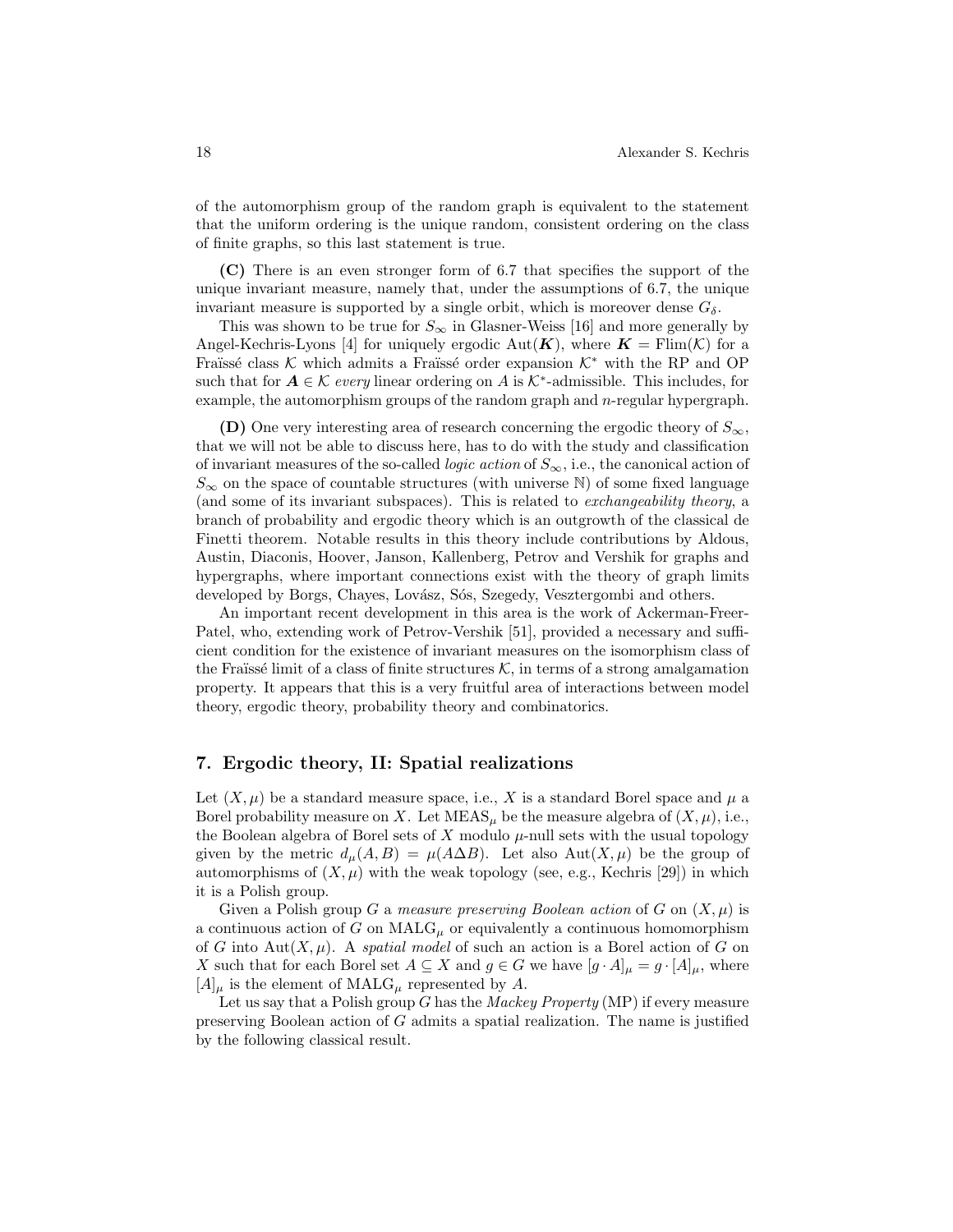Theorem 7.1 (Mackey [39]). Every Polish locally compact group has the MP.

On the other hand there are Polish groups failing the MP, the group  $Aut(X, \mu)$ being one of them (Becker, Glasner-Tsirelson-Weiss [15]). See Glasner-Weiss [18] and Glasner-Tsirelson-Weiss [15] for a penetrating analysis of this problem.

It turns out that all non-archimedean groups have the MP.

**Theorem 7.2** (Glasner-Weiss [18]). Let G be a Polish non-archimedean group. Then G has the Mackey Property.

More recently this result was extended to a much larger class of Polish groups that include those in 7.1 and 7.2 (e.g., it includes closed subgroups of countable products of locally compact Polish groups).

Theorem 7.3 (Kwiatkowska-Solecki [36]). Let G be a Polish group of isometries of a locally compact separable metric space. Then G has the Mackey Property.

We refer to [36] and the references contained therein for more on this spatial realization problem.

### 8. Unitary representations

Let G be a Polish group. A *(continuous) unitary representation* of  $G$  is a continuous action of G on a (complex) Hilbert space  $H$  by unitary transformations. It is irreducible if it has no non-trivial closed (linear) subspaces.

A goal of representation theory is to describe (up to isomorphism) the irreducible representations and understand how other representations are built out of the irreducible ones.

A classical example of such an analysis is the Peter-Weyl Theorem for compact groups.

**Theorem 8.1** (Peter-Weyl). Let G be a compact Polish group. Then

(i) There are only countably many irreducible unitary representations and every unitary representation of G is a direct sum of irreducible representations.

(ii) The irreducible unitary representations are all finite dimensional and the left-regular representation of  $G$  is the direct sum of all the irreducible representations, each appearing with multiplicity equal to its dimension.

Recently Tsankov [62] proved a remarkable analog of Peter-Weyl for oligomorphic closed subgroups of  $S_{\infty}$ , which are far from compact. This is a significant extension of earlier results that were proved by different methods for  $S_{\infty}$  itself and (a variant of)  $GL(\mathbf{V}_{\infty,F})$ , see Lieberman [38] and Olshansky [48].

Recall here that a closed subgroup of  $S_{\infty}$  is *oligomorphic* if its action on any  $\mathbb{N}^n, n \geq 1$ , has only finitely many orbits. Equivalently these are the automorphism groups of  $\aleph_0$ -categorical (Fraüssé) structures. For example the automorphism group of any relational Fraïssé structure in a finite language has this property.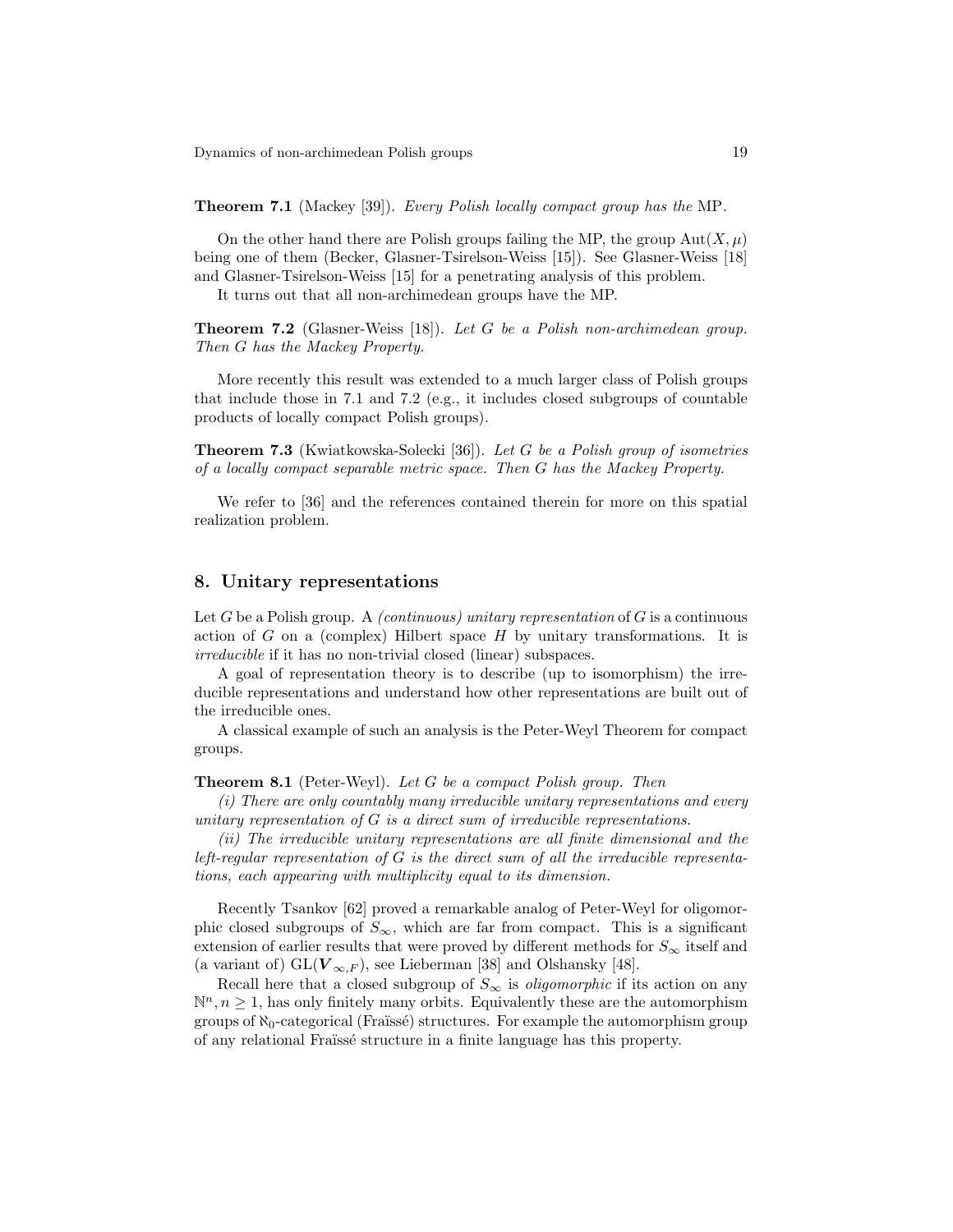**Theorem 8.2** (Tsankov [62]). Let G be an oligomorphic closed subgroup of  $S_{\infty}$ . There are only countably many irreducible unitary representations of G and every unitary representation of G is a direct sum of irreducible representation.

We note however that in general these irreducible representations are not finitedimensional.

Moreover, Tsankov [62] provides in many cases an explicit description of the irreducible representations. For example, for the automorphism group of the random graph one obtains all the irreducible representations by "lifting" through the process of induction the irreducible representations of the automorphism groups of finite graphs. Also for  $Aut(\langle \mathbb{Q}, \langle \rangle)$  the irreducible representations are exactly the actions of this group on  $\ell^2((\mathbb{Q}]^n)$ , where  $[\mathbb{Q}]^n = \{X \subseteq \mathbb{Q} : |X| = n\}, n \ge 1$ .

Finally Tsankov [62] uses his analysis to show that many oligomorphic groups have Kazhdan's Property (T).

**Definition 8.3.** A topological group G has property (T) if there is compact  $Q \subseteq G$ and  $\epsilon > 0$  such that every unitary representation of G that has a unit  $(Q, \epsilon)$ invariant vector has actually a unit invariant vector. (A unit vector v is  $(Q, \epsilon)$ ) invariant if  $||g \cdot v - v|| < \epsilon, \forall g \in Q.$ 

Tsankov shows that such groups include  $S_{\infty}$ , Aut $(\mathbf{R})$ , Aut $(\mathbf{\Phi}_{\infty})$ , Aut $(\mathbf{\Phi}_{\infty})$  $\langle \rangle$ , GL( $V_{\infty,F}$ ).

### 9. References

- [1] G. Ahlbrandt and M. Ziegler, Quasi-finitely axiomatizable totally categorical theories. Ann. Pure Appl. Logic **30(1)** (1986), 63-82..
- [2] E. Akin, E. Glasner and B. Weiss, Generically there is but one self homeomorphism of the Cantor set. Trans. Amer. Math. Soc. 360(7) (2008), 3613–3630.
- [3] E. Akin, M. Hurley and J. A. Kennedy, Dynamics of topologically generic homeomorphisms. Mem. Amer. Math. Soc. **783** (2003).
- [4] O. Angel, A.S. Kechris and R.D. Lyons, paper in preparation.
- [5] H. Becker and A.S. Kechris, The descriptive set theory of Polish group actions. London Math. Society Lecture Note Series 232, Cambridge Univ. Press, 1996.
- [6] I. Ben Yaacov, A. Berenstein and J. Melleray, Polish topometric groups. arXiv:1007.3367v3 (2010).
- [7] G. M. Bergman, Generating infinite symmetric groups. Bull. London Math. Soc. 38 (2006), 429–440.
- [8] M. Bodirsky and M. Pinsker, Reducts of Ramsey structures. Contemp. Math. 558 (2011), 489–519.
- [9] M. Bodirsky, M. Pinsker and T. Tsankov, Decidability of definability. arXiv:1012.2381v3 (2011).
- [10] D. Calegari and M. Freedman, Distortion in transformation groups. With an appendix by Yves de Cornulier. Geom. Topol. 10 (2006), 267–293.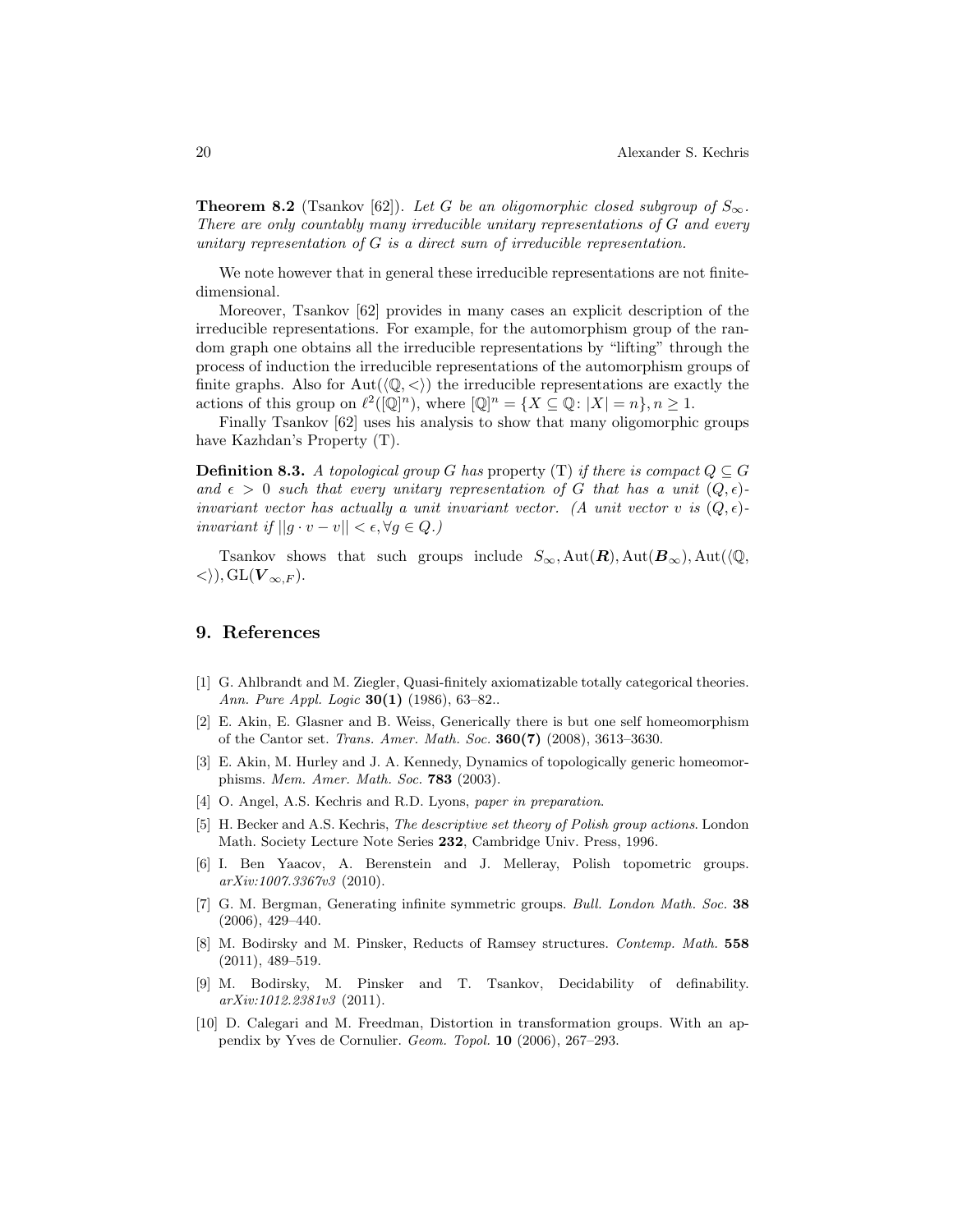- [11] P.J. Cameron, Oligomorphic permutation groups. London Math. Society Lecture Note Series 152, Cambridge Univ. Press, 1990.
- [12] W.L. Fouché, The Ramsey degrees of finite relational structures. J. Comb. Theory Ser. A 85(2) (1999), 135–147.
- [13] T. Giordano and V. Pestov, Some extremely amenable groups related to operator algebras and ergodic theory. J. Inst. Math. Jussieu 6 (2007), 279–315.
- [14] E. Glasner, On minimal actions of Polish groups. Top. Appl. 85 (1998), 119–125.
- [15] E. Glasner, B. Tsirelson and B. Weiss, The automorphism group of the Gaussian measure cannot act pointwise. Israel J. Math. 148 (2005), 305–329.
- [16] E. Glasner and B. Weiss, Minimal actions of the group  $S(\mathbb{Z})$  of permutations of the integers. Geom. Funct. Anal. 12 (2002), 964–988.
- [17] E. Glasner and B. Weiss, The universal minimal system for the group of homeomorphisms of the Cantor set. Fund. Math. 176 (2003), 277–289.
- [18] E. Glasner and B. Weiss, Spatial and non-spatial actions of Polish groups. Ergod. Th. Dynam. Sys.  $25$  (2005), 1521–1538.
- [19] R.L. Graham, K. Leeb and B.L. Rothschild, Ramsey's theorem for a class of categories. Adv. in Math. 8 (1972), 417–433.
- [20] R.L. Graham and B.L. Rothschild, Ramsey's theorem for n-parameter sets. Trans. Amer. Math. Soc. **159** (1971), 257-292.
- [21] E. Granirer and A.T. Lau, Invariant means on locally compact groups. Ill. J. Math. 15 (1971), 249–257.
- [22] M. Gromov and V.D. Milman, A topological application of the isoperimetric inequality. Amer. J. Math. 105 (1983), 843–854.
- [23] W. Herer and J.P.R. Christensen, On the existence of pathological submeasures and the construction of exotic topological groups. Math. Ann. 213 (1975), 203–210.
- [24] W. Hodges, I. Hodkinson, D. Lascar and S. Shelah, The small index property for  $\omega$ -stable  $\omega$ -categorical structures and for the random graph. J. London Math. Soc. 48(2) (1993), 204–218.
- [25] E. Hrushovski, Extending partial isomorphisms of graphs. Combinatorica 12 (1992), 411–416.
- [26] T. Irwin and S. Solecki, Projective Fraïssé limits and the pseudo-arc. Trans. Amer. Math. Soc. 358(7) (2006), 3077-3096.
- [27] A. A. Ivanov, Generic expansions of  $\omega$ -categorical structures and semantics of generalized quantifiers. J. Symbolic Logic 64 (1999), 775–789.
- [28] J. Jasiński, Ramsey degrees of boron tree structures. *Preprint* (2010).
- [29] A.S. Kechris, Global aspects of ergodic group actions. Math. Surveys and Monographs 160, Amer. Math. Soc., 2010.
- [30] A.S. Kechris, V. Pestov and S. Todorcevic, Fraïssé limits, Ramsey theory, and topological dynamics of automorphism groups. Geom. Funct. Anal. 15 (2005), 106–189.
- [31] A.S. Kechris and C. Rosendal, Turbulence, amalgamation, and generic automorphisms of homogeneous structures. Proc. London Math. Soc. 93(3) (2007), 302–350.
- [32] A.S. Kechris and M. Sokić, Dynamical properties of the random poset and random distributive lattice. Preprint (2011).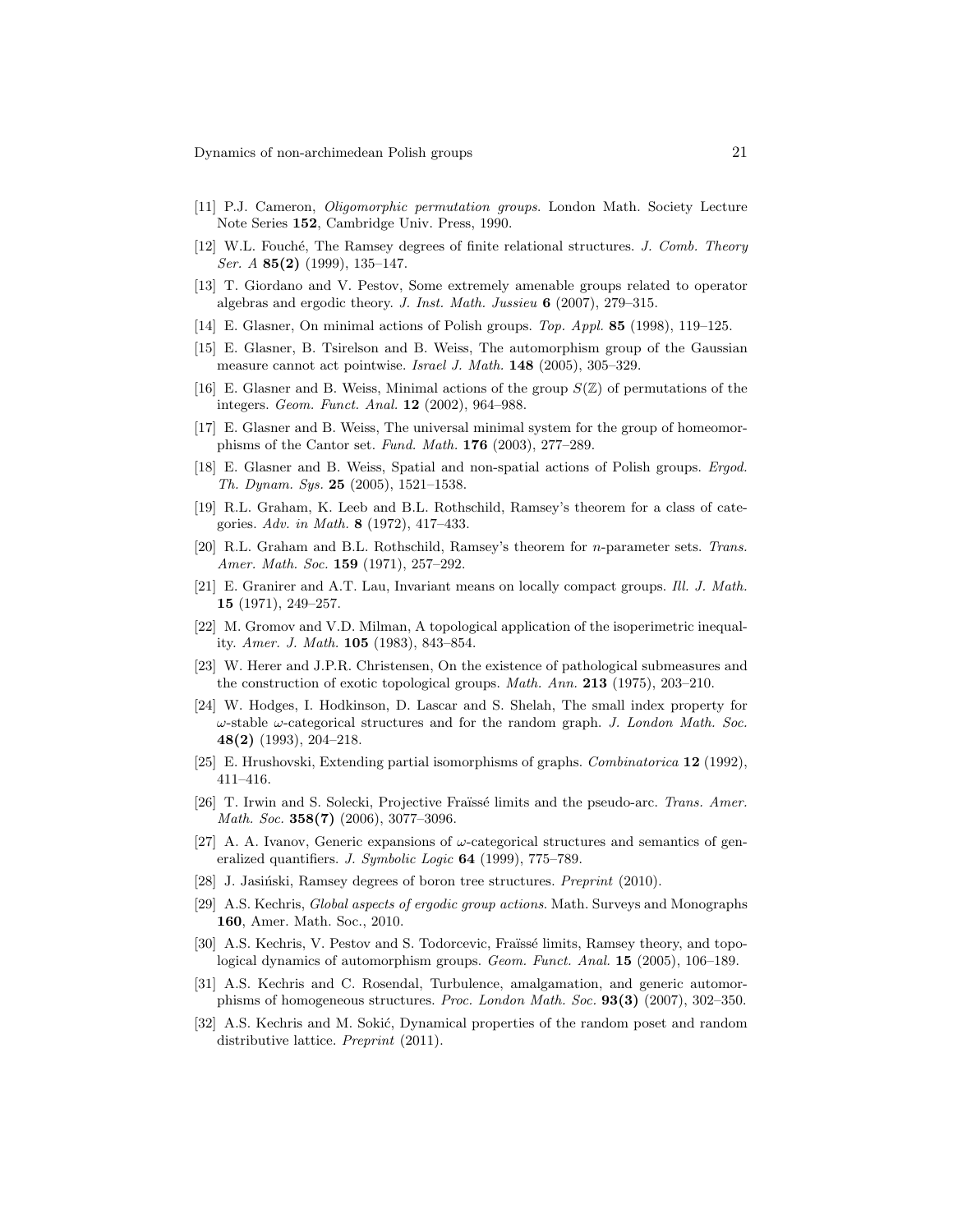- [33] J. Kittrell and T. Tsankov, Topological properties of full groups. *Ergod. Th. Dynam.*  $Syst.$  **30(2)** (2010), 525–545.
- [34] D. Kuske and J. K. Truss, Generic automorphisms of the universal partial order. Proc. Amer. Math. Soc. 129 (2001), 1939-1948.
- [35] A. Kwiatkowska, The group of homeomorphisms of the Cantor set has ample generics.  $arXiv:1104.3340$  (2011).
- [36] A. Kwiatkowska and S. Solecki, Spatial models of Boolean actions and groups of isometries. Ergod. Th. Dynam. Syst. 31(2) (2011), 405–421.
- [37] D. Lascar, Les beaux automorphismes. Arch. Math. Logic 31 (1991), 55–68.
- [38] A. Lieberman, The structure of certain unitary representations of infinite symmetric groups. Trans. Amer. Math. Soc. 164 (1972), 189–198.
- [39] G. W. Mackey, Point realisations of transformation groups. Illinois J. Math. 6 (1962), 327–335.
- [40] B. Miller, Full groups, classification, and equivalence relations. Ph.D.Thesis, U.C. Berkeley (2004).
- [41] T. Mitchell, Fixed points and multiplicative left invariant means. Trans. Amer. Math. Soc. **122** (1966), 195–202
- [42] J. Nešetřil, On ordered graphs and graph orderings. Discrete Appl. Math. 51 (1994), 113–116.
- [43] J. Nešetřil, Ramsey theory. Handbook of Combinatorics (ed. by R.L. Graham et al.) Elsevier, 1995, 1331–1403.
- [44] J. Nešetřil, Metric spaces are Ramsey. *European J. Combin.*  $28(1)$  (2007), 457–468.
- [45] J. Nešetřil and V. Rödl, Partitions of finite relational and set systems. J. Combin. Theory 22(3) (1977), 289–312.
- [46] L. Nguyen Van Thé, Structural Ramsey theory of metric spaces and topological dynamics of isometry groups. Memoirs Amer. Math. Soc. 968 (2010).
- [47] L. Nguyen Van Thé, More on the Kechris-Pestov-Todorcevic correspondence: precompact expansions.  $arXiv:1201.1270v1$  (2011).
- [48] G. I. Olshansky, Unitary representations of the infinite symmetric group: a semigroup approach. Representations of Lie groups and Lie algebras (Budapest, 1971) (1985), 18–197.
- [49] V. Pestov, On free actions, minimal flows and a problem of Ellis. Trans. Amer. Math. Soc. 350(10) (1998), 4149-4165.
- [50] V. Pestov, Ramsey-Milman phenomenon, Urysohn metric spaces, and extremely amenable groups. *Israel J. Math.* **127** (2002), 317-357.
- [51] F. Petrov and A. Vershik, Uncountable graphs and invariant measures on the set of universal countable graphs. Random Structures Algorithms  $37(3)$  (2010), 389–406.
- [52] E. Ricard and C. Rosendal, On the algebraic structure of the unitary group. Collect. Math. 58(2) (2007), 181–192,
- [53] C. Rosendal, Automatic continuity in homeomorphism groups of compact 2 manifolds. Israel J. Math. **166** (2008), 349-367.
- [54] C. Rosendal, Automatic continuity of group homomorphisms. Bull. Symbolic Logic 15(2) (2009), 184–214.